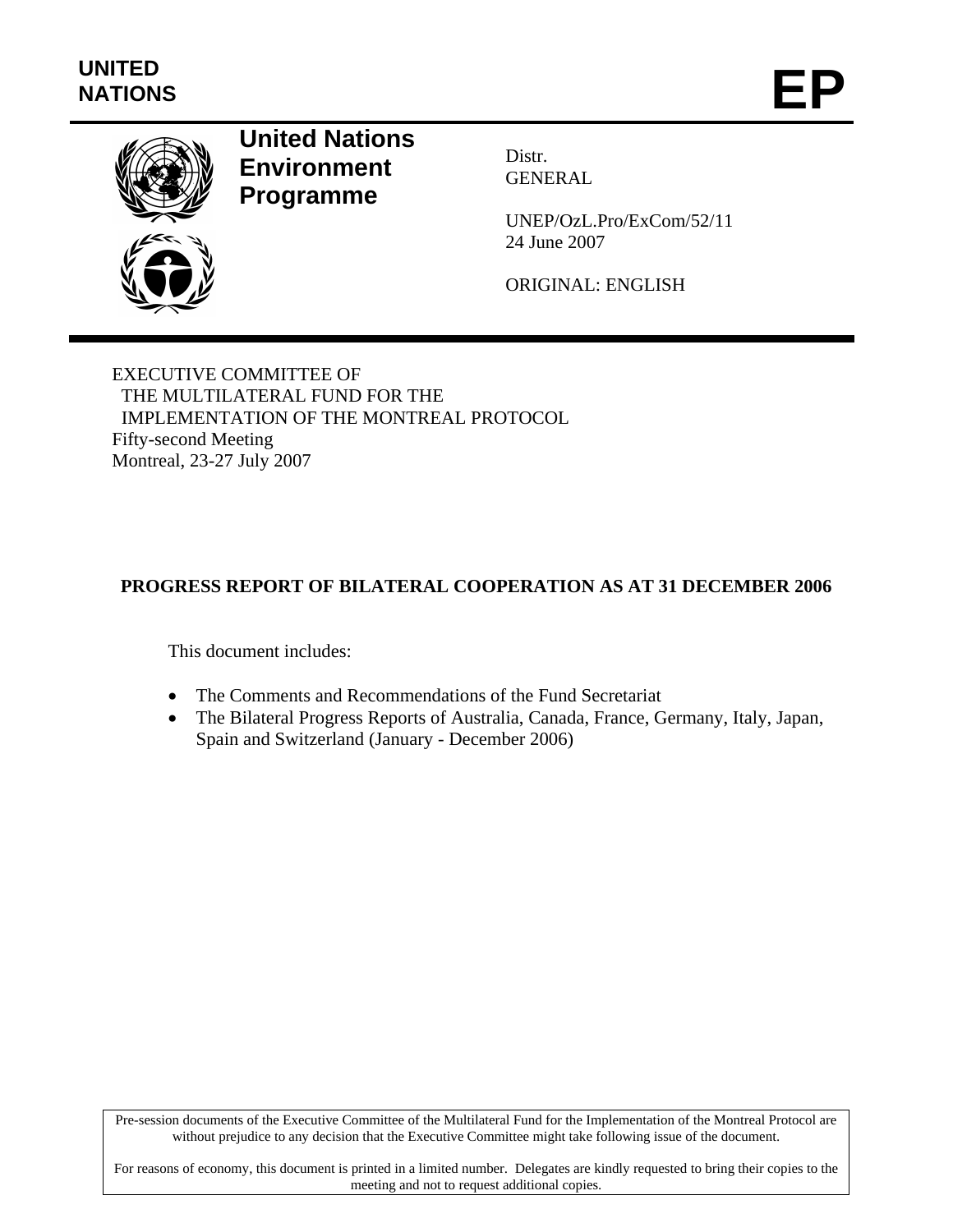### **COMMENTS AND RECOMMENDATIONS OF THE FUND SECRETARIAT**

### **Comments**

1. The following countries involved in bilateral cooperation activities submitted progress reports (see Annexes I-III): Australia (database only), Canada, France, Germany, Italy (database only), Japan (database only), Spain (database only) and Switzerland (database only). Bilateral database information is included in the Consolidated Progress Report that is available on the Executive Committee's intranet in the spreadsheet programme, Microsoft Excel 2002.

2. Progress reports have not been received from Finland, Portugal, Sweden and the United States of America. However, data from their previous progress reports or inventories of approved projects are included in the summary table. Despite the fact that Sweden has indicated that it would no longer conduct bilateral activities, a final progress report is needed indicating that all funds have been disbursed or that bilateral contributions have been adjusted accordingly. Progress reports are the only vehicle for indicating the final closure of all funding accounts associated with projects approved by the Executive Committee for bilateral cooperation.

3. The Executive Committee may wish to request progress reports from Finland, Portugal, Sweden and the United States of America be submitted to the  $53<sup>rd</sup>$  Meeting in light of the fact that the progress report of bilateral agencies is the only financial indication that all approved funds have been disbursed or that funds should be returned (plus interest).

4. Additional data from previous progress reports for other countries previously involved in bilateral cooperation are also included in the database (covering data for the projects already reported as completed by Austria, Belgium, Czech Republic, Denmark, Hungary, Israel, Poland, Singapore, Slovak Republic, South Africa and United Kingdom). These data are included in the Consolidated Progress Report (UNEP/OzL.Pro/ExCom/52/10).

5. Table 1 presents a summary of bilateral cooperation. Since the Fund's inception, over US \$107.96 million has been approved for bilateral activities. The table indicates that 69 per cent of bilateral activities have been completed. Although most bilateral projects are non-investment projects, bilateral agencies estimated that their projects will result in the total annual phase-out of 8,182 ODP tonnes once completed. Completed and ongoing bilateral projects have already resulted in the phase-out of 2,414 ODP tonnes. The rate of disbursement for bilateral activities is 64 per cent.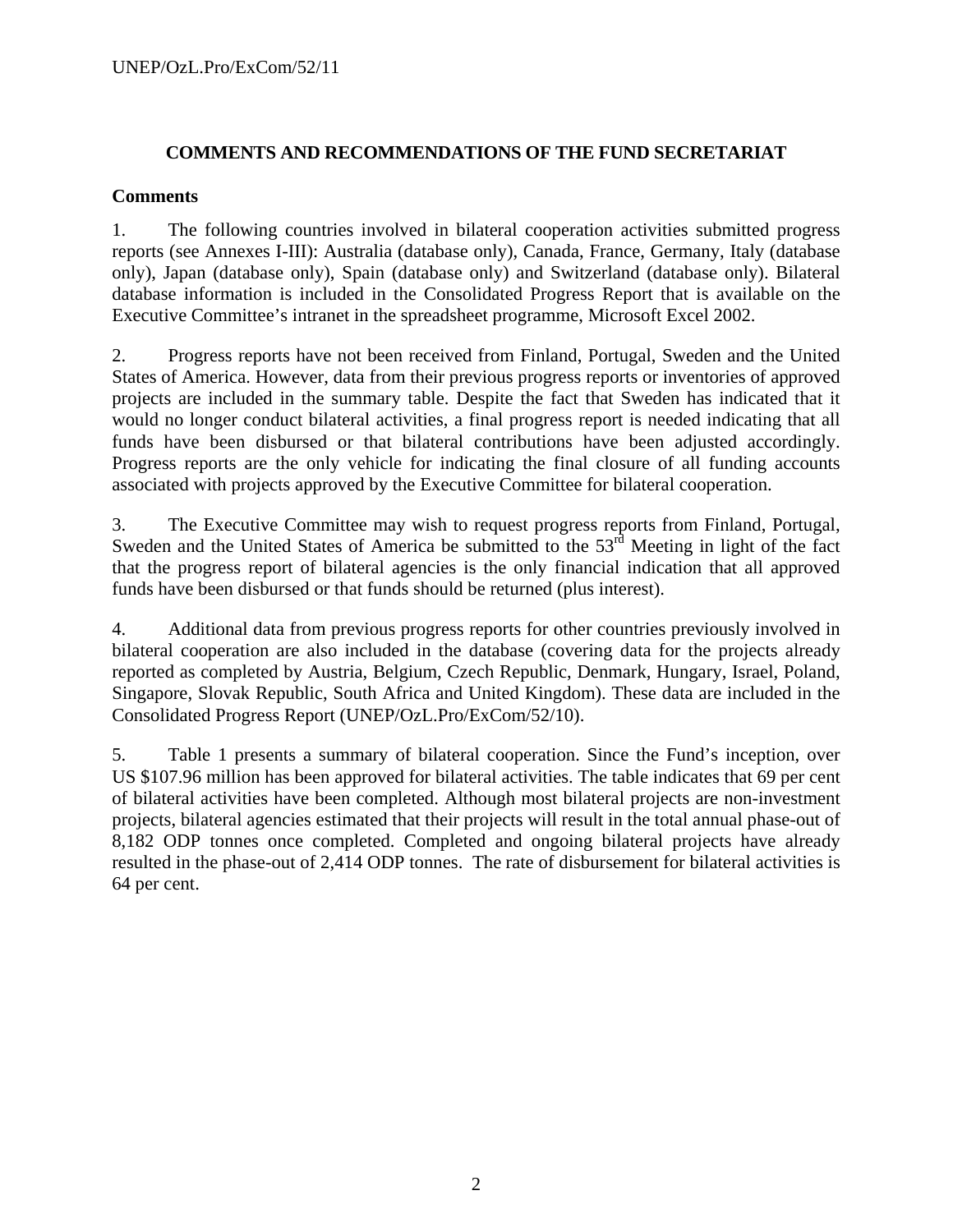| Year<br>approved | <b>Number</b><br>of                | <b>Number</b><br>completed                | Per cent<br>completed | <b>ODP</b> to<br>be | <b>ODP</b><br>phased | Per<br>cent of              | <b>Approved</b><br>funding plus | <b>Funds</b><br>disbursed | Per cent<br>of funds | <b>Balance</b><br>(US\$) | <b>Estimated</b><br>disbursement | <b>Support</b><br>costs | <b>Support</b><br>Cost       |
|------------------|------------------------------------|-------------------------------------------|-----------------------|---------------------|----------------------|-----------------------------|---------------------------------|---------------------------|----------------------|--------------------------|----------------------------------|-------------------------|------------------------------|
|                  | approvals<br>$\mathcal{H}$         |                                           |                       | phased<br>out*      | $out*$               | <b>ODP</b><br>phased<br>out | adjustment<br>(US\$)            | (US\$)                    | disbursed            |                          | in current<br>year (US\$)        | approved<br>(US\$)      | <b>Adjustments</b><br>(US\$) |
| 1991             | $\overline{0}$                     | $\Omega$                                  | 0%                    | $\Omega$            | $\Omega$             | 0%                          | $\Omega$                        | $\Omega$                  | 0%                   | $\mathbf{0}$             | $\Omega$                         | $\Omega$                | $\Omega$                     |
| 1992             | 18                                 | 18                                        | 100%                  | $\Omega$            | $\Omega$             | 0%                          | 2,883,669                       | 2,883,669                 | 100%                 | $\Omega$                 | $\boldsymbol{0}$                 | $\Omega$                | $\mathbf{0}$                 |
| 1993             | 10                                 | 10                                        | 100%                  | $\Omega$            | $\Omega$             | 0%                          | 1,445,586                       | 1,445,586                 | 100%                 | $\mathbf{0}$             | $\mathbf{0}$                     | $\mathbf{0}$            | $\mathbf{0}$                 |
| 1994             | 30                                 | 30                                        | 100%                  | 229                 | 243                  | 106%                        | 3,192,023                       | 3,190,374                 | 100%                 | 1,649                    | $\Omega$                         | $\Omega$                | $\mathbf{0}$                 |
| 1995             | 17                                 | 17                                        | 100%                  | 234                 | 296                  | 127%                        | 4,698,849                       | 4,654,902                 | 99%                  | 43.947                   | $\mathbf{0}$                     | $\Omega$                | $\mathbf{0}$                 |
| 1996             | 26                                 | 26                                        | 100%                  | 218                 | 188                  | 86%                         | 3,453,049                       | 3,410,887                 | 99%                  | 42,162                   | $\mathbf{0}$                     | $\mathbf{0}$            | $\mathbf{0}$                 |
| 1997             | 32                                 | 30                                        | 94%                   | 154                 | 29                   | 19%                         | 4,143,406                       | 3,263,493                 | 79%                  | 879,913                  | 300,000                          | $\overline{0}$          | 1,500                        |
| 1998             | 40                                 | 37                                        | 93%                   | 66                  | 23                   | 35%                         | 4,472,065                       | 4,108,650                 | 92%                  | 363,415                  | 76,730                           | $\Omega$                | $\theta$                     |
| 1999             | 61                                 | 52                                        | 85%                   | 586                 | 251                  | 43%                         | 12,906,176                      | 10,594,112                | 82%                  | 2,312,064                | 1,089,396                        | 1,030,434               | $\mathbf{0}$                 |
| 2000             | 29                                 | 25                                        | 86%                   | 943                 | 291                  | 31%                         | 4,837,561                       | 4,789,946                 | 99%                  | 47,615                   | 43,100                           | 543,836                 | $\Omega$                     |
| 2001             | 41                                 | 30                                        | 73%                   | 1.093               | 164                  | 15%                         | 7,745,351                       | 6,736,217                 | 87%                  | 1.009.134                | 824.482                          | 896,577                 | $-11,754$                    |
| 2002             | 64                                 | 37                                        | 58%                   | 525                 | 199                  | 38%                         | 9,075,117                       | 7,713,297                 | 85%                  | 1,361,820                | 305,868                          | 917,984                 | 106,077                      |
| 2003             | 32                                 | 15                                        | 47%                   | 209                 | 88                   | 42%                         | 6,927,400                       | 5,382,761                 | 78%                  | 1,544,639                | 1,266,358                        | 743,181                 | 58,605                       |
| 2004             | 32                                 | 9                                         | 28%                   | 188                 | 23                   | 12%                         | 15,247,150                      | 6,617,445                 | 43%                  | 8,629,705                | 2,732,672                        | 1,599,058               | $-25,510$                    |
| 2005             | 31                                 | $\overline{c}$                            | 6%                    | 2,896               | 618                  | 21%                         | 19,651,990                      | 3,692,082                 | 19%                  | 15.959.908               | 4,475,927                        | 2,126,577               | $-41,080$                    |
| 2006             | 27                                 | $\Omega$                                  | 0%                    | 842                 | $\Omega$             | 0%                          | 7,283,530                       | 1,107,136                 | 15%                  | 6,176,394                | 2,200,509                        | 902,173                 | $\Omega$                     |
| <b>Total</b>     | 490                                | 338                                       | 69%                   | 8,182               | 2,414                | 30%                         | 107,962,922                     | 69,590,558                | 64%                  | 38,372,364               | 13,315,043                       | 8,759,820               | 87,838                       |
|                  |                                    | *Excludes Closed and Transferred Projects |                       |                     |                      |                             |                                 |                           |                      |                          |                                  |                         |                              |
|                  | Note: Includes Project Preparation |                                           |                       |                     |                      |                             |                                 |                           |                      |                          |                                  |                         |                              |

## Table 1

### **ANNUAL SUMMARY OF BILATERAL COOPERATION**

**Implementation delays** 

6. There are 16 bilateral cooperation projects with implementation delays, after taking into consideration any projects removed from the list of implementation delays by a decision of the Executive Committee. Between 2005 and 2006 the bilateral implementing agencies decreased the number of projects with implementation delays by 13. According to the procedures for project cancellation (decision 26/2), a report on the projects with implementation delays should be provided to the  $53<sup>rd</sup>$  Meeting to determine if there has been any progress towards removing the impediments causing the delays. Table 2 presents, by bilateral agency, those projects with implementation delays for which an updated report will be required for the  $53<sup>rd</sup>$  Meeting.

### Table 2

| Code               | Agency  | <b>Project title</b>                                                | Category of      |
|--------------------|---------|---------------------------------------------------------------------|------------------|
|                    |         |                                                                     | delays           |
| MEX/FUM/42/TAS/122 | Canada  | Technical assistance to comply with 2005 phase-out of 20% of methyl | 12 and 18 months |
|                    |         | bromide                                                             | delays           |
| MOR/FUM/29/INV/37  | France  | Phase-out of methyl bromide use in the cut flower and banana        | 12 and 18 months |
|                    |         | production                                                          | delays           |
| SYR/REF/29/INV/48  | France  | Conversion from CFC-11 to HCFC-141b and from CFC-12 to HFC-         | 12 months delays |
|                    |         | 134a technology in the manufacture of commercial refrigeration      |                  |
|                    |         | equipment at Sarkisian Refrigerators                                |                  |
| SYR/REF/29/INV/53  | France  | Conversion from CFC-12 to HFC-134a technology in the manufacture    | 12 months delays |
|                    |         | of commercial refrigeration equipment at Shoukairi and Co.          |                  |
| ALG/SEV/43/CPG/60  | Germany | Development of a country programme update                           | 12 months delays |

### **PROJECTS WITH IMPLEMENTATION DELAYS**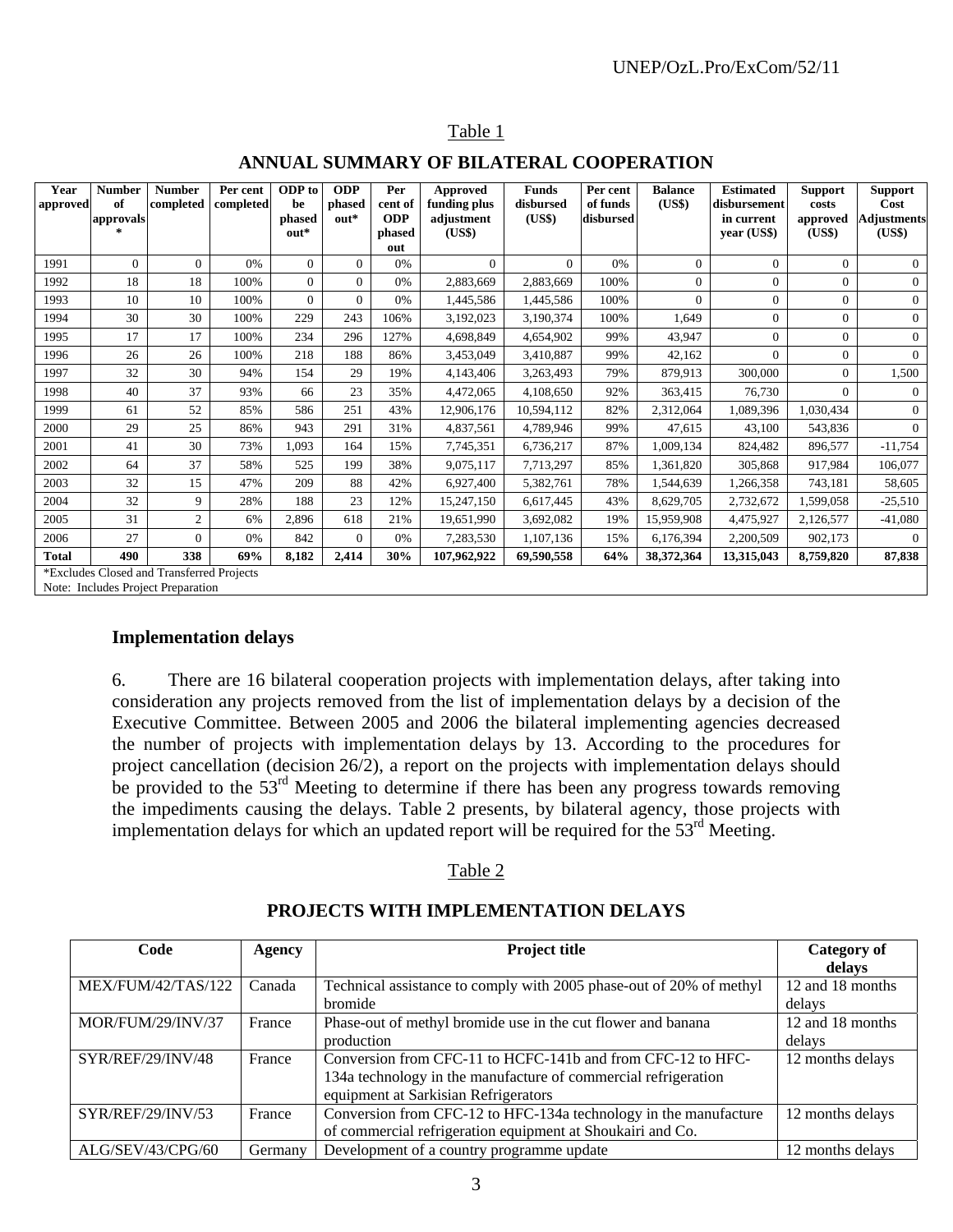| Code                      | <b>Agency</b> | <b>Project title</b>                                                 | <b>Category of</b> |
|---------------------------|---------------|----------------------------------------------------------------------|--------------------|
|                           |               |                                                                      | delays             |
| CPR/REF/43/TAS/414        | Germany       | Development of a suitable strategy for the long term management of   | 12 months delays   |
|                           |               | HCFCs, in particular HCFC-22                                         |                    |
| IRA/FOA/37/INV/152        | Germany       | Conversion from CFC-11 to fully water-based technology in the        | 12 months delays   |
|                           |               | manufacture of flexible molded PU foam at Sanayeh Dashboard Iran     |                    |
| KEN/SOL/39/INV/32         | Germany       | Conversion of TCA based cleaning process to non-ODS alternatives at  | 12 months delays   |
|                           |               | the Kenya Power and Lighting Company                                 |                    |
| YEM/FUM/41/TAS/21         | Germany       | Technical assistance programme for the phase-out of methyl bromide   | 12 months delays   |
|                           |               | in agriculture                                                       |                    |
| YUG/REF/34/INV/13         | Italy         | Replacement of CFC-11 with cyclopentane foam blowing agent and       | 12 months delays   |
|                           |               | CFC-12 with HFC-134a refrigerant in the manufacture of domestic      |                    |
|                           |               | refrigerators and freezers at Obod Elektroindustria                  |                    |
| <b>NIR/SEV/38/TAS/104</b> | Japan         | Assistance for a national information, education and communication   | 12 and 18 months   |
|                           |               | campaign for compliance with the Montreal Protocol                   | delays             |
| SRL/PHA/43/TAS/27         | Japan         | National compliance action plan: MAC recovery/recycling and retrofit | 12 months delays   |
| SRL/PHA/43/TAS/28         | Japan         | National compliance action plan: recovery and recycling programme    | 12 months delays   |
| MEX/FUM/42/TAS/118        | Spain         | Technical assistance to comply with 2005 phase-out of 20% of methyl  | 12 months Delays   |
|                           |               | bromide                                                              |                    |
| ASP/SEV/34/TAS/42         | Sweden        | Regional cooperation for monitoring and control of ODS consumption   | 12 months delays   |
| GLO/SEV/41/TAS/253        | Sweden        | Development of handbook on industry operated systems for recovery    | 12 months delays   |
|                           |               | and reuse of ozone depleting substances                              |                    |

### **Differences in the value of bilateral contributions**

7. Table 3 presents the differences in data for the net value of bilateral cooperation in the Status of Contributions, the progress reports submitted by bilateral implementing agencies and the Inventory of Approved Projects maintained by the Fund Secretariat.

### Table 3

### **DIFFERENCES BETWEEN PROGRESS REPORT, INVENTORY OF APPROVED PROJECTS, AND STATUS OF CONTRIBUTIONS VALUE OF BILATERAL CONTRIBUTIONS (US\$) AS AT 31 DECMEBER 2006**

| Party   | <b>Bilateral Cooperation</b><br>in the Status of<br><b>Contributions</b> | <b>Inventory</b><br>of<br>Approved<br><b>Projects</b> | <b>Progress</b><br><b>Report</b> | <b>Difference (Status</b><br>of Contributions<br>and Inventory) | <b>Difference (Status of</b><br><b>Contributions and</b><br><b>Progress Reports</b> ) |
|---------|--------------------------------------------------------------------------|-------------------------------------------------------|----------------------------------|-----------------------------------------------------------------|---------------------------------------------------------------------------------------|
| France  | 14,255,299                                                               | 14,262,559                                            | 14,262,559                       | 7.260                                                           | 7.260                                                                                 |
| Germany | 37,672,566                                                               | 37.866.204                                            | 37,866,209                       | 193,638                                                         | 193,643                                                                               |

8. The Table shows that there are differences between the data listed as bilateral cooperation in the Status of Contributions and the data in the Secretariat's Inventory of Approved Projects and the progress reports submitted by the bilateral agencies themselves. The Treasurer has been informed of these differences and any adjustments will be addressed in a revision of the Status of Contributions and Disbursements document (UNEP/OzL.Pro/ExCom/52/3).

### **Highlights from bilateral activities**

9. Fifty out of the 152 ongoing bilateral projects concern refrigerant management plans (RMPs) or their components. Eleven are investment projects; 14 are technical assistance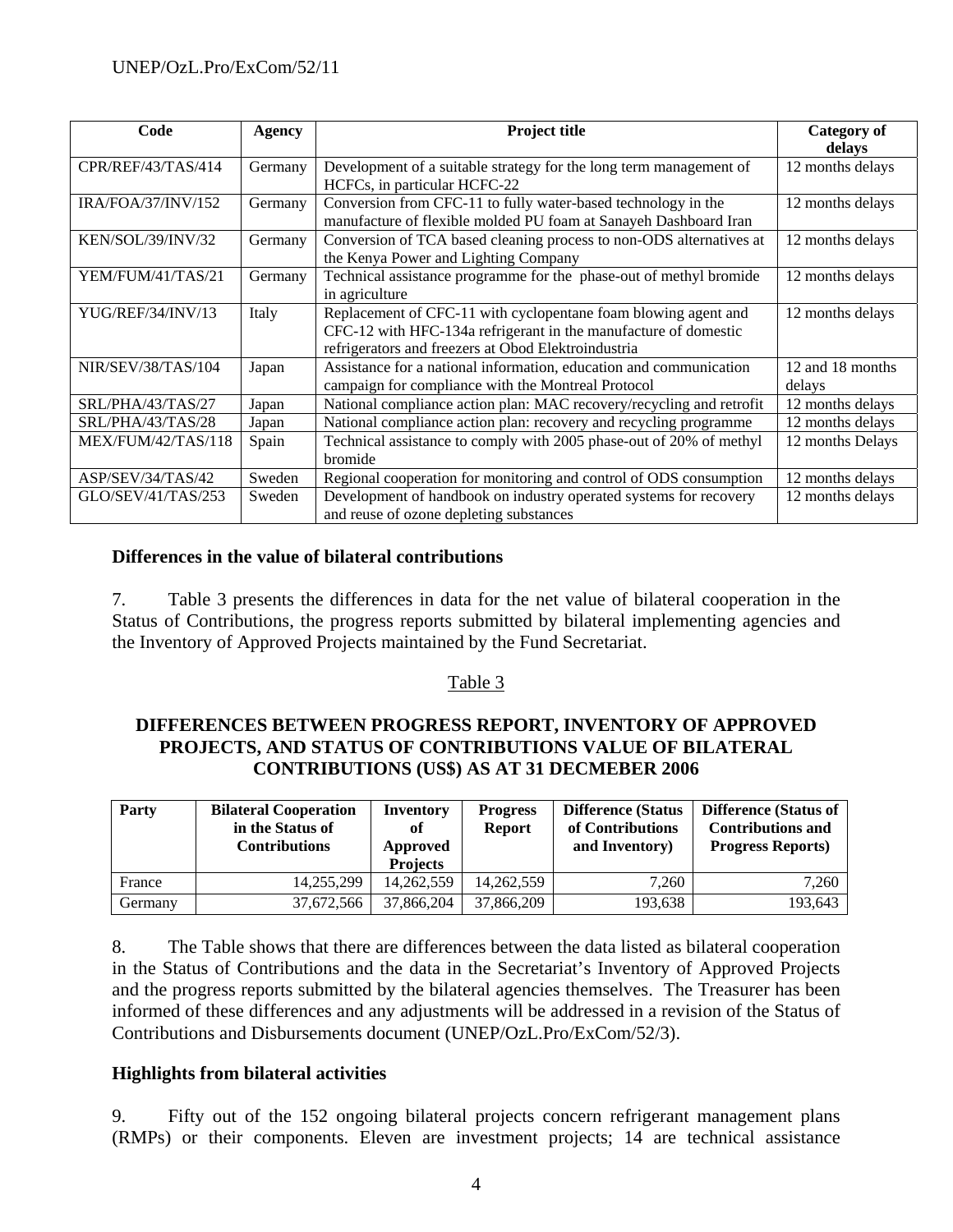activities; eight are halon banking projects; five are sectoral phase-out plan activities; 12 are ODS phase-out plan activities; 22 are CFC phase-out plans activities; eight are CTC phase-out plan activities; two are ODS closure activities; nine are project preparation activities; three are recovery and recycling (R&R) activities; two are institutional strengthening activities; five are demonstration activities; and one is a country programme project.

### **Australia**

10. Australia is currently implementing 18 projects, 16 of which represent Australia's contribution to the Pacific Island Countries (PIC) Regional Strategy approved by the Executive Committee in March 2002.

11. The remaining Australian projects under implementation are PIC strategy technical assistance projects  $(ASP/SEV/50/TAS/52)$  approved at the 50<sup>th</sup> Meeting and the national halon management and banking programme in India (IND/HAL/32/TAS/281). The Executive Committee declared this project completed at its  $51<sup>st</sup>$  Meeting with the understanding that India was committed not to import virgin halon and that the beneficiaries of the project would report recovered, recycled and reclaimed amounts of halon to the Ozone Cell for transmission to the Executive Committee through reporting on the implementation of country programmes (decision 51/14).

### Implementation delays in the PIC Regional Strategy

12. Decision XVIII/35 of the  $18<sup>th</sup>$  Meeting of the Parties requests the Parties concerned to report to the Implementation Committee on the establishment of a licensing system for several PIC countries including Kiribati, Marshall Islands, Nauru, Niue, Palau, Samoa, Solomon Islands, Tonga, and Tuvalu. Australia reported to the Fund Secretariat that licensing systems have commenced operation in Palau and Samoa in August 2006 and May 2006 respectively. It advised further that draft regulations are awaiting consideration by Parliament in Kiribati, Nauru, and Tonga and were under preparation in Niue. Micronesia, Tuvalu and Vanuatu have sought technical assistance on the legislation at the 17th South Pacific Regional Environment Programme (SPREP) Meeting. Australia also advised that the Marshall Islands (MAS/REF/36/TAS/04) had approved regulations and a Customs training workshop took place in 2005.

13. Kiribati (KIR/REF/36/TAS/02), Federated States of Micronesia (FSM/REF/36/TAS/01), Palau (TTR/REF/36/TAS/01), Solomon Island (SOI/REF/36/TAS/02), Tonga (TON/REF/36/TAS/01), Tuvalu (TUV/REF/36/TAS/02 and 04) and Vanuatu (VAN/REF/36/TAS/02 and 04) are still working towards establishing ODS regulations. Although these countries participated in 2 regional meetings on development of ODS regulations, Australia reported little progress with respect to the development of regulations in Kiribati, Micronesia, Solomon Islands and Vanuatu, but some progress in Tonga, Palau and Tuvalu. The Executive Committee may also wish to request an additional status report for those countries with little progress.

14. The Fund Secretariat is awaiting a response from Australia as to whether the MAC R&R projects in Micronesia (FSM/REF/36/TAS/02), Kiribati (KIR/REF/36/TAS/03), the Marshall Islands (MAS/REF/36/TAS/02), Palau (TTR/REF/36/TAS/02), Tuvalu (TUV/REF/36/TAS/04), Vanuatu (VAN/REF/36/TAS/04) and Solomon Islands (SOI/REF/36/TAS/04) have been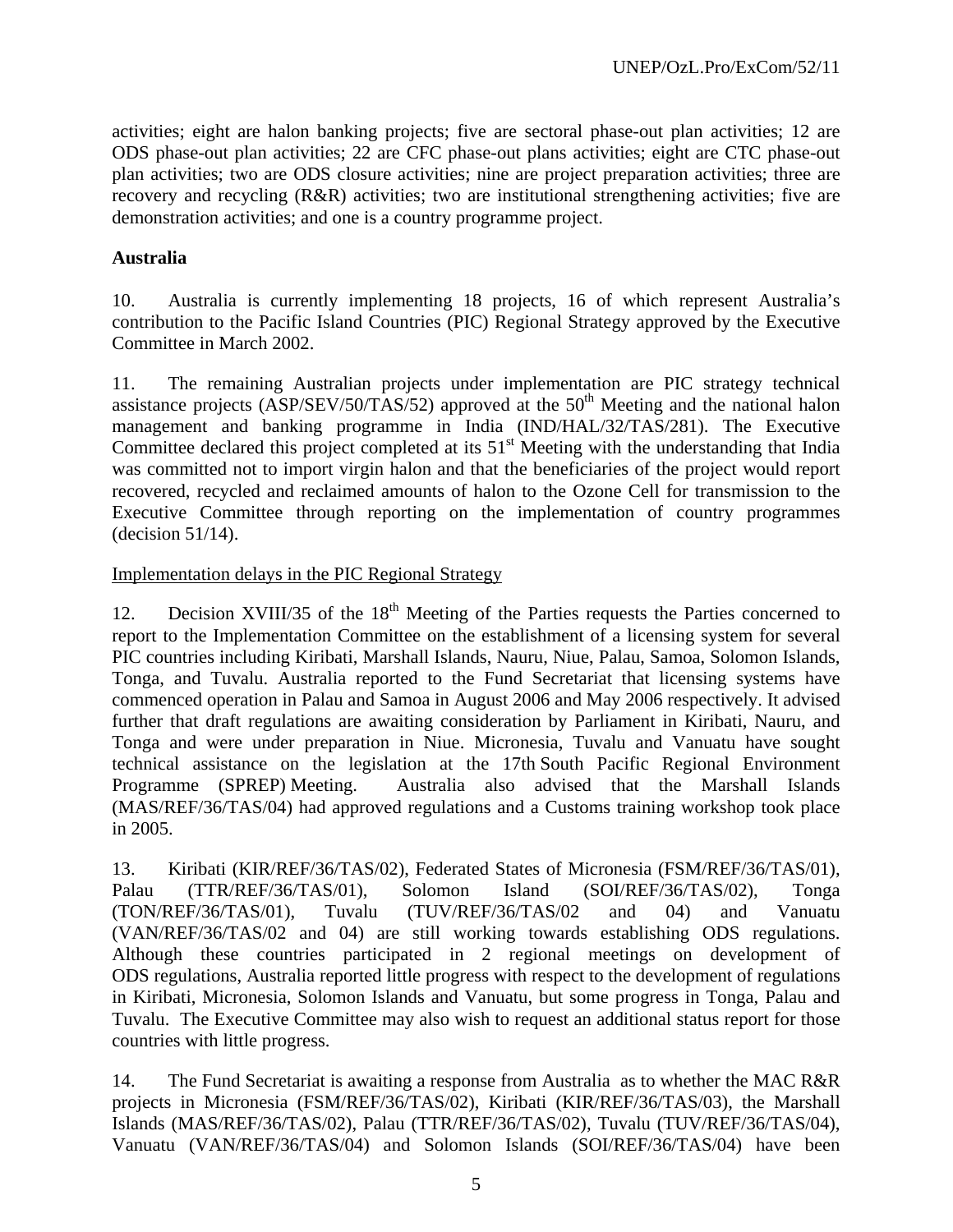completed. The Executive Committee may wish to request additional status reports for these projects.

## **Canada**

15. Annex I contains Canada's progress report narrative. Canada is implementing 20 bilateral projects, most of which are associated with RMPs. It has completed 52 additional projects and cancelled one. Ongoing Canadian bilateral projects are expected to result in the phase-out of 302.7 ODP tonnes when completed. Canada is implementing RMPs in Benin, Bolivia, Chile and Saint Lucia. Canada is also implementing halon banking projects in India (with Australia), a methyl bromide (MB) demonstration project in Kenya, CFC phase-out plans in Burkina Faso and Uruguay, two ODS phase-out plans in Cuba, three MB technical assistance projects in Jamaica, Mexico and Trinidad and Tobago, a chiller demonstration project in Cuba (transferred to UNDP at the 51<sup>st</sup> Meeting) and CFC phase-out plan project preparations in Benin, Bolivia, Chile and Saint Lucia.

16. Canada's RMP activities in Benin, Bolivia, Chile, and Saint Lucia have been delayed. Some of these activities are expected to be completed in 2007. The R&R project in Chile (CHI/REF/35/TAS/147) was approved in December 2001, but had only disbursed US \$10,000 by the end of 2006 (US \$200,000 was obligated). All but US \$10,000 of project funding is expected to be disbursed in 2007 as part of the December 2007 procurement. Because the project is now almost six years old, the Executive Committee may wish to request that an additional status report be submitted to the  $53<sup>rd</sup>$  Meeting.

17. Canada is implementing four multi-year agreement (MYA) projects including two national ODS phase-out plans in Cuba and terminal phase-out management plans (TPMPs) in Burkina Faso and Uruguay.

### Projects with implementation delays

18. One Canadian bilateral project is classified as a project with implementation delays namely, "technical assistance to comply with 2005 phase-out of 20% of methyl bromide" in Mexico (MEX/FUM/42/TAS/122). This delay is due to the change in implementing agencies approved at the  $48<sup>th</sup>$  Meeting. Canada reported that the project was being implemented by UNDP on behalf of Canada. Activities were delayed in 2006 because UNDP had to re-initiate a tendering process to contract a project consultant, due to lack of response to the first process. The Executive Committee may wish to request an additional status report on this project.

### Activities that are not subject to cancellation

19. Canada reported that there are several remaining activities to be completed for the halon management and banking project in India (IND/HAL/32/TAS/278). The Executive Committee agreed to close the project (decision 51/16) on the basis of information from the Government of India indicating that it had completed the work required to make the reclamation centre operational and had begun to reclaim halon from various sources. India also indicated that its licensing system enables it to stop the import of halons and that it is therefore no longer importing any.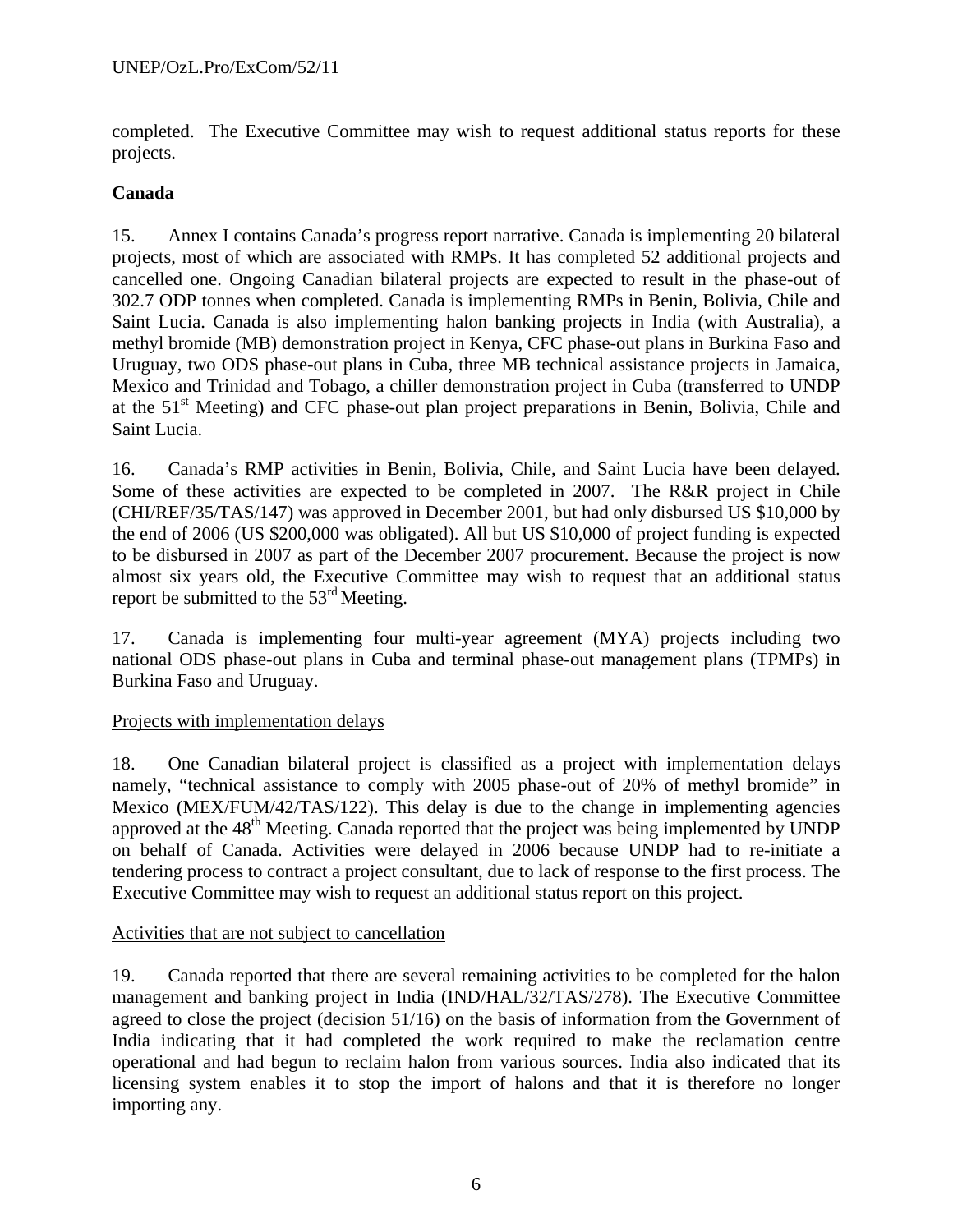20. There is a delay in the completion of the MB project in Kenya (KEN/FUM/26/DEM/20). Canada has reported that it is expected that the project will be completed by June 2007. If a Project Completion Report has not been submitted for this project prior to the 52<sup>nd</sup> Meeting of the Executive Committee, the Committee may wish to request that an additional status report be submitted to the  $53<sup>rd</sup>$  Meeting.

## **France**

21. Annex II contains France's progress report narrative. France is implementing 31 bilateral projects, in addition to 59 completed projects and one cancelled project. Ten of France's ongoing projects are investment projects including: three CFC phase-out plan projects two of which are in the Islamic Republic of Iran and one in Kenya, three CTC phase-out plan projects in India, two refrigeration projects in the Syrian Arab Republic, one chiller refrigeration project in Cote d'Ivoire, and one MB investment project in Morocco. France is implementing RMPs in the Central African Republic, Cote d'Ivoire, Ethiopia, Lao People's Democratic Republic, Madagascar, Mozambique, Uganda and United Republic of Tanzania. France is also implementing halon banking in the Islamic Republic of Iran, R&R projects in Lebanon and Morocco, one chiller demonstration project in the African region and three terminal phase-out plan preparation projects in Lao People's Democratic Republic, Seychelles and Uganda. France has ongoing projects that should result in the phase out of 337.7 ODP tonnes, when completed.

22. France is implementing six MYA projects including three CTC phase-out projects in India, two national CFC phase-out plan projects in Islamic Republic of Iran and one TPMP in Kenya. France reported progress in the implementation of these agreements.

### Projects with implementation delays

23. Three French bilateral projects are classified as projects with implementation delays, namely the phase-out of MB project in Morocco (MOR/FUM/29/INV/37) and two refrigeration projects in the Syrian Arab Republic (SYR/REF/29/INV/48 and SYR/REF/29/INV/53).

24. Concerning the R&R network in Lebanon (LEB/REF/23/TAS/21), France reported that the Government of Lebanon decided to delay the project to implement it with the national phase-out plan. However, the national phase-out plan was approved in December 2004 while the R&R network had been approved in November 1997. France reported that the agreement would be signed in early 2007.

## **Germany**

25. Annex III contains Germany's report on "status changes 2006". Germany is implementing 50 bilateral projects. It has completed 111 additional projects and cancelled two. Germany has ongoing projects that should result in the phase out of 2,760.8 ODP tonnes when completed. Twenty-four of Germany's 50 ongoing projects are investment projects including: ten CFC phase-out plan projects in Brazil, Islamic Republic of Iran, Lesotho, Namibia and Zimbabwe, three CTC phase-out plan projects in India, two refrigeration sector phase-out plan projects in India, five ODS phase-out plans in Afghanistan, Mauritius and Papua New Guinea, two MB projects in Jordan and Kenya, one solvent TCA project in Kenya and one foam project in the Islamic Republic of Iran. Germany is also implementing RMP activities in Angola (1), Botswana (1), Egypt (1), Gambia (1), Liberia (5), Malawi (1), Swaziland (1), the Syrian Arab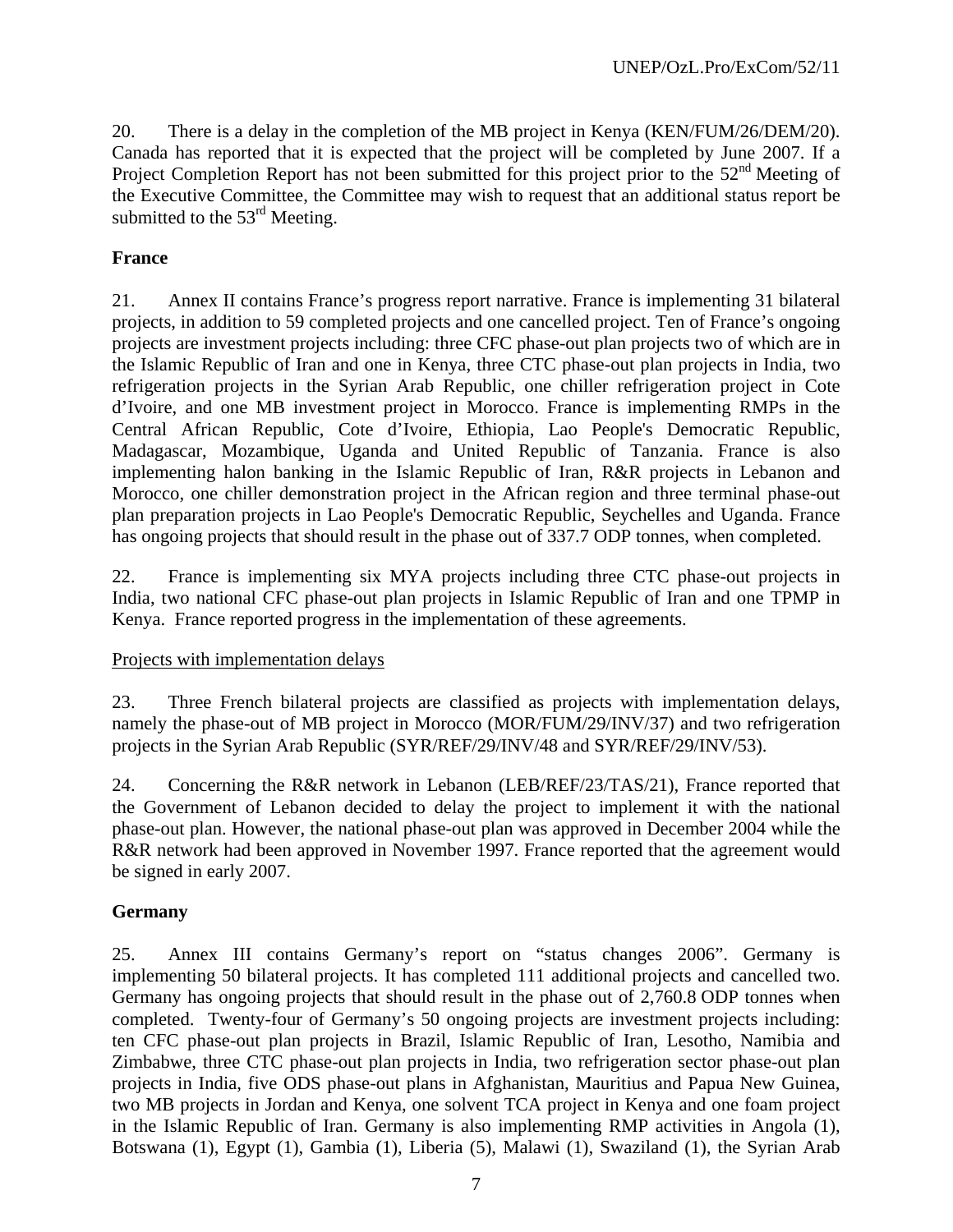Republic (1) and Zambia (1). It has US \$42,000 in project preparation funds available to it to prepare activities in Algeria (phase-out sector). This project has been delayed for about four years.

26. Germany is further implementing four halon banking activities in Algeria, Croatia, Nigeria and the African region, one MB technical assistance in Yemen, and one chiller demonstration project in the African region. In addition, there is one R&R project in the United Republic of Tanzania, one refrigeration technical assistance project in China, one CFC phase-out training project in Brazil, two institutional strengthening projects in Angola and Papua New Guinea, and one CP activity in Algeria.

### Projects with implementation delays

27. In 2006 five German bilateral projects were classified as having implementation delays. Germany had three projects classified as such in 2005. In 2006, the delayed projects included: a CP in Algeria (ALG/SEV/43/CPG/60), a refrigeration technical assistance project in China (CPR/REF/43/TAS/414), a foam project in the Islamic Republic of Iran (IRA/FOA/37/INV/152), a solvent project in Kenya (KEN/SOL/39/INV/32) and a MB technical assistance project in Yemen (YEM/FUM/41/TAS/21).

### Projects not subject to monitoring through procedures for implementation delays

28. Some projects are not subject to monitoring under the procedures for implementation delays, but may merit an additional status report, as in the case of the R&R component of the RMP project in Tanzania (URT/REF/36/TAS/14) for 2005. Although the construction of the R&R centre had been planned to be finished by December 2006, its completion has now been postponed until December 2007. The Executive Committee may wish an additional status report on this project.

### Multi-year agreements

29. Germany is implementing ten MYAs covering Afghanistan, Brazil, India (2), Islamic Republic of Iran, Kenya, Lesotho, Mauritius, Namibia and Papua New Guinea. Germany reported that the tranches of these agreements are progressing well, with the exception of the agreement in the Islamic Republic of Iran.

30. The 2006 progress report indicated no progress from 2005 for the phase-out plan tranche in Iran (IRA/PHA/45/INV/169) although in 2005 the report had indicated that all funds were obligated. Germany reported that due to delays in equipment delivery and related technical assistance, not all of the funds that had been obligated could be distributed by the end of 2006, and the remaining funds will be disbursed in 2007. As Germany will submit an annual tranche request for the Islamic Republic of Iran for 2008 and 2009, the issue of project delays can be addressed in that context.

### Halon banking projects

31. With respect to the halon banking project in Algeria (ALG/HAL/35/TAS/51), the status report requested by the Committee as part of the Committee's consideration of project cancellation (which was due by 28 May 2007) has not yet been received. Moreover, there has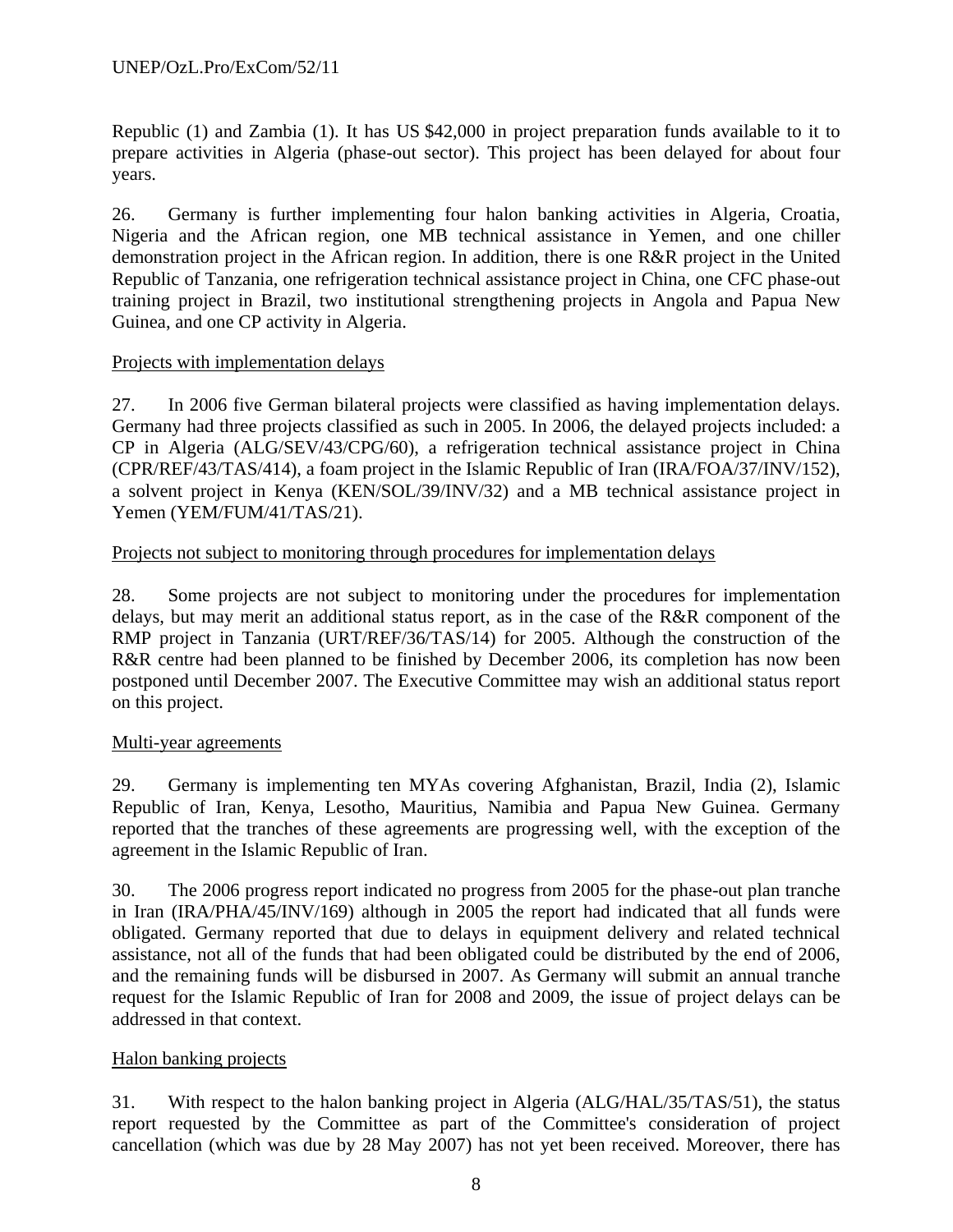been no approval of the CP update (ALG/SEV/43/CPG/60) or of the NPP preparation (ALG/PHA/37/PRP/57) due to a lack of endorsement on the part of the Government of Algeria.

32. In Croatia, the halon bank project (CRO/HAL/43/TAS/24) seems to have been stalled for the past two years, during which time Germany reported that it has been trying to find an appropriate site for the bank. In the interim, only US \$5,000 of the project's funds had been disbursed. Germany reported that a consulting mission had been conducted in March 2007 and that a new plan of action and timeline had been established with the NOU.

33. With respect to the halon banking project in Nigeria (NIR/HAL/37/TAS/103) a legal consultant has been retained to, *inter alia*, optimize the operation of the halon bank. However, there are no funds remaining in this project.

34. Germany is implementing the regional halon bank for Eastern and Southern African countries (Botswana, Ethiopia, Kenya, Lesotho, Namibia, Tanzania and Zimbabwe) (AFR/HAL/35/TAS/29). With respect to the decommissioning of halon equipment in the participating countries, a proposal has been received from Zimbabwe. Discussions with stakeholders have also been held in Kenya and Ethiopia, but Tanzania has been slow to respond on how to accomplish decommissioning. A Code of Conduct has been drafted and is awaiting approval in Namibia. Lesotho conducted an awareness workshop for owners of halon 1211. Germany indicated that progress continues to be slow with respect to establishing an agreement with the South African company selected to handle the regional reclamation equipment.

35. The Executive Committee may wish to request additional status reports on these projects to be submitted to the  $53<sup>rd</sup>$  Meeting.

### R & R projects

36. There appears to have been some progress in the R&R project in Egypt (EGY/REF/29/TAS/75). However, as in previous years, despite the fact that progress is reported, the project had not been completed, and is now planned to be finalized in December 2007. A ten-day training was conducted for 60 technicians in February 2007, and additional activities are planned for 2007 (including a monitoring workshop and awareness raising materials), despite the fact that the budget is almost depleted.

37. With respect to the R&R project in Tanzania (URT/REF/36/TAS/14), most of the project funds have been disbursed, but the R&R centre has not been constructed.

38. The Executive Committee may wish to request additional status reports to be submitted on these R & R projects to the 53<sup>rd</sup> Meeting.

### **Italy**

39. Italy is implementing eight investment projects that will phase out 973.9 ODP tonnes when completed. Italy finalised four foam projects in 2004, one refrigeration project in 2005 and one MB project in 2006. The remaining two projects are ongoing and include one refrigeration project in Serbia and one MB project in China, which are expected to be completed in 2007 and 2015, respectively.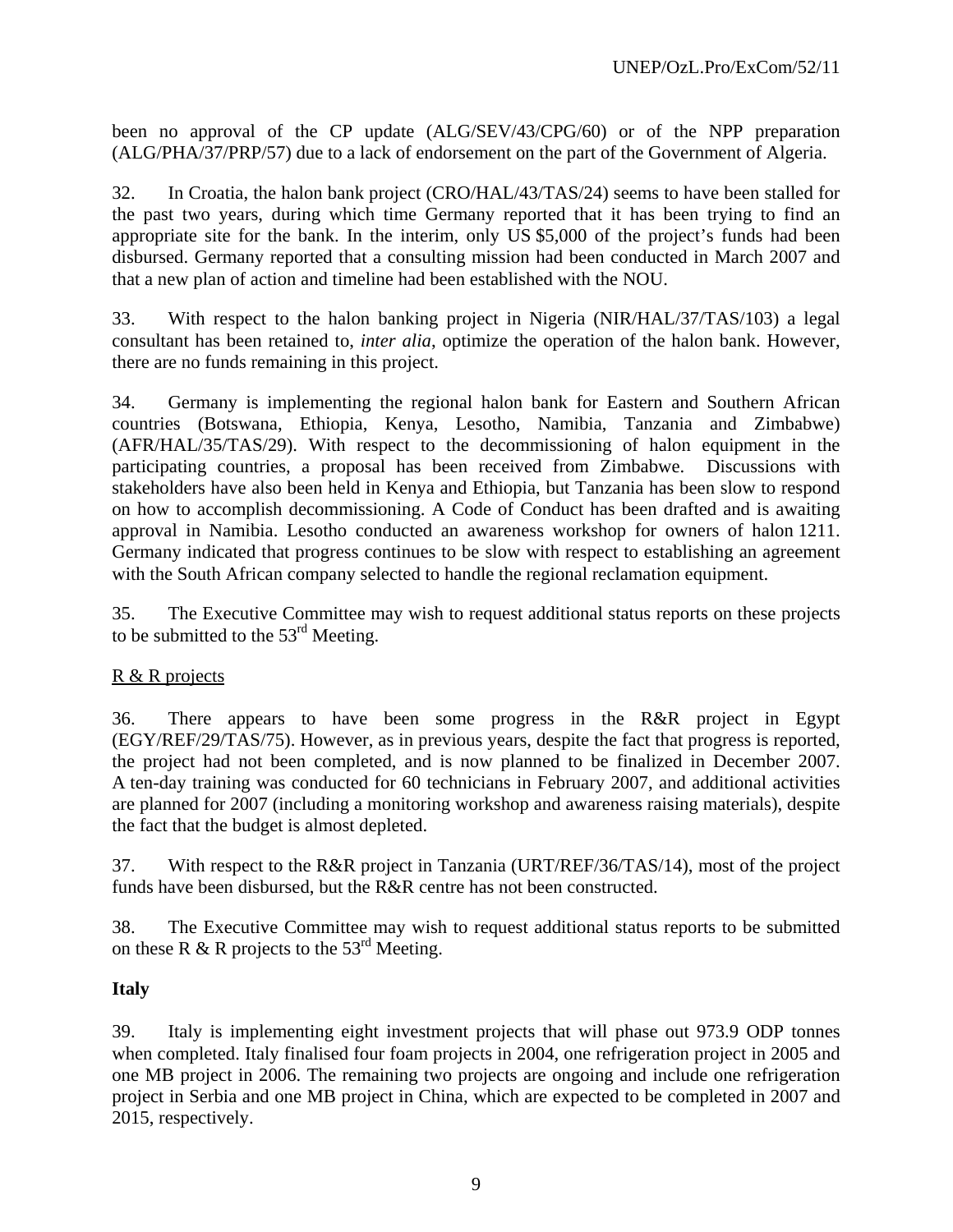40. One Italian bilateral project – the refrigeration project in Serbia (YUG/REF/34/INV/13) – is classified as a project with implementation delays.

41. Italy is implementing one MB MYA project in China.

## **Japan**

42. Japan is implementing ten bilateral projects, and has completed 16. Four of Japan's ongoing projects are investment projects including: two CTC phase-out plan projects in India, a TPMP project in Mongolia, and a refrigeration project in China. Japan has ongoing projects that should result in the phase out of 1,055.3 ODP tonnes when completed. Japan is also implementing a chiller demonstration project in the African region and five technical assistance projects, including four national compliance action plans in Sri Lanka, and an assistance for compliance project in Nigeria.

43. Three Japanese bilateral projects are classified as projects with implementation delays, namely, a technical assistance project in Nigeria (NIR/SEV/38/TAS/104) and two national compliance action plan projects in Sri Lanka (SRL/PHA/43/TAS/27 and SRL/PHA/43/TAS/28).

44. Japan is implementing one MYA project in China, two in India, and one in Mongolia.

45. There are no planned disbursements for the Strategic demonstration project for accelerated conversion of CFC chillers (AFR/REF/48/DEM/35) in 2007. The Government of Japan reported that the approval of the project was conditional on the understanding that disbursement of funds for the project is associated with the mobilization of external resources, and that approval of funds from the French GEF is expected in July 2007 as the source of the external funding. The disbursement target for 2007 is US \$200,000 (subject to the approval of the external resources by the French GEF). Moreover, a regional workshop funded by the Government of Germany (the Strategic Workshop on Energy Efficient Replacements of CFC Chillers in Africa) was held in Cairo during 19-21 September 2006 with the participation, *inter alia*, of all countries included in the project, financing institutions, chiller suppliers, and engineering companies. The Executive Committee may wish to request an additional status report on this project.

## **Spain**

46. Spain is implementing four MB bilateral projects, including one investment project in Brazil and three technical assistance projects in Mexico, Paraguay and Latin America and the Caribbean region. These projects will phase out 172.8 ODP tonnes when implemented. Spain will complete these projects in 2007.

47. One project – the MB technical assistance project in Mexico (MEX/FUM/42/TAS/118) – is classified as a project with implementation delays.

## **Switzerland**

48. Switzerland is implementing eight projects including four investment projects, two technical assistance and two training projects. Switzerland completed six projects including two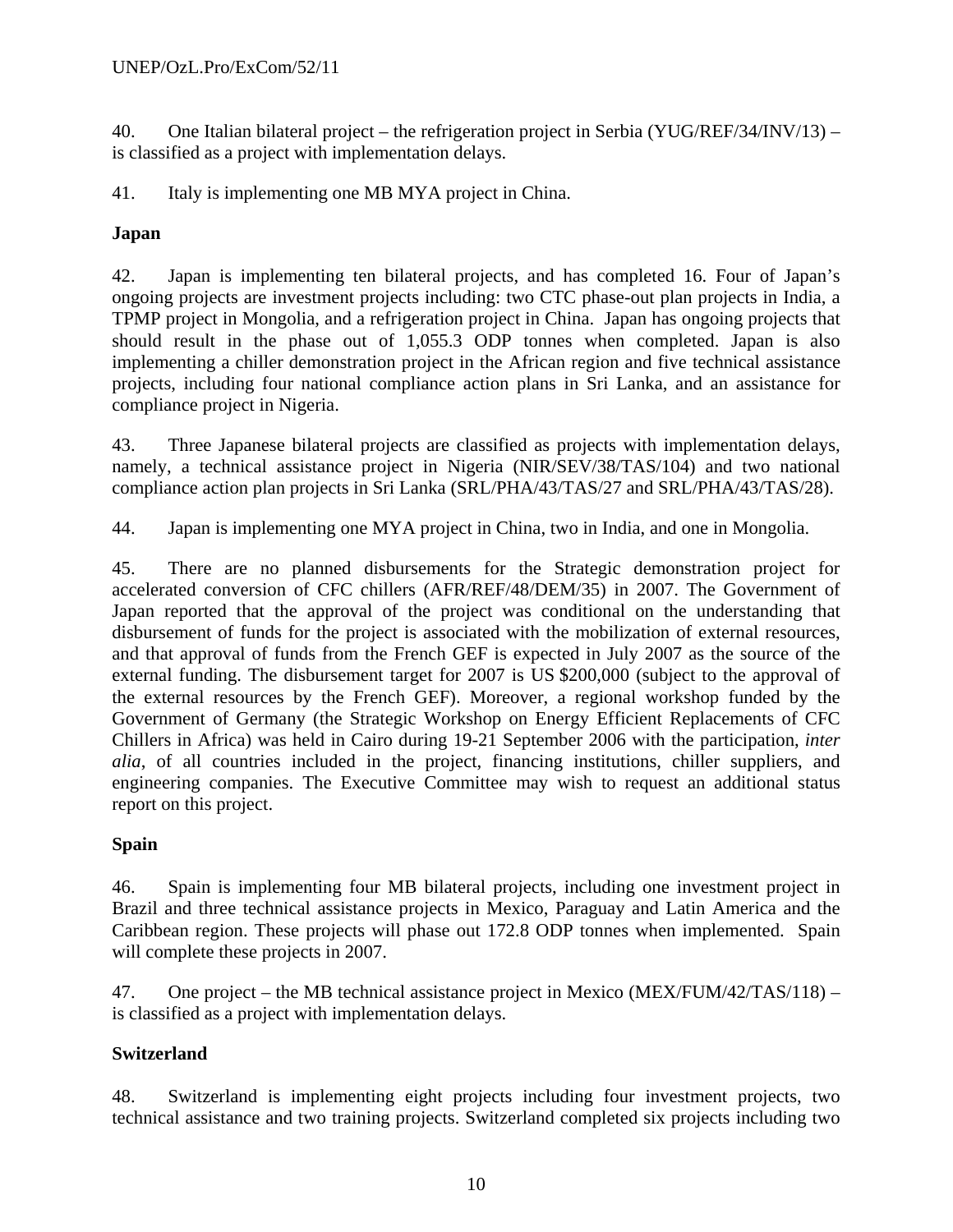refrigeration investment projects, two technical assistance projects and two training projects. The remaining two ongoing projects are refrigeration servicing multi-year projects in India.

### **RECOMMENDATION**

- 49. The Executive Committee may wish to:
	- (a) Note with appreciation the progress reports submitted by the Governments of Australia, Canada, France, Germany, Italy, Japan, Spain and Switzerland;
	- (b) Request the Governments of Finland, Portugal, Sweden and United States of America to provide their progress reports to the 53<sup>rd</sup> Meeting of the Executive Committee:
	- (c) Request the Governments of Canada, France, Germany, Italy, Japan, Spain and Sweden to provide reports on the projects with implementation delays to the 53<sup>rd</sup> Meeting of the Executive Committee;
	- (d) Request additional status reports on the following projects:
		- (i) Customs officer training project in Kiribati (KIR/REF/36/TAS/02) under Australian implementation;
		- (ii) Customs officers training project in the Federated States of Micronesia (FSM/REF/36/TAS/01) under Australian implementation;
		- (iii) Customs officers training project in Palau (TTR/REF/36/TAS/01) under Australian implementation;
		- (iv) Customs officers training project in Solomon Island (SOI/REF/36/TAS/02) under Australian implementation;
		- (v) Customs officers training project in Tonga (TON/REF/36/TAS/01) under Australian implementation;
		- (vi) Customs officers training project in Tuvalu (TUV/REF/36/TAS/02) under Australian implementation;
		- (vii) Customs officers training project in Vanuatu (VAN/REF/36/TAS/02) under Australian implementation;
		- (viii) MAC recovery and recycling project in Micronesia (FSM/REF/36/TAS/02) under Australian implementation;
		- (ix) MAC recovery and recycling project in Kiribati (KIR/REF/36/TAS/03) under Australian implementation;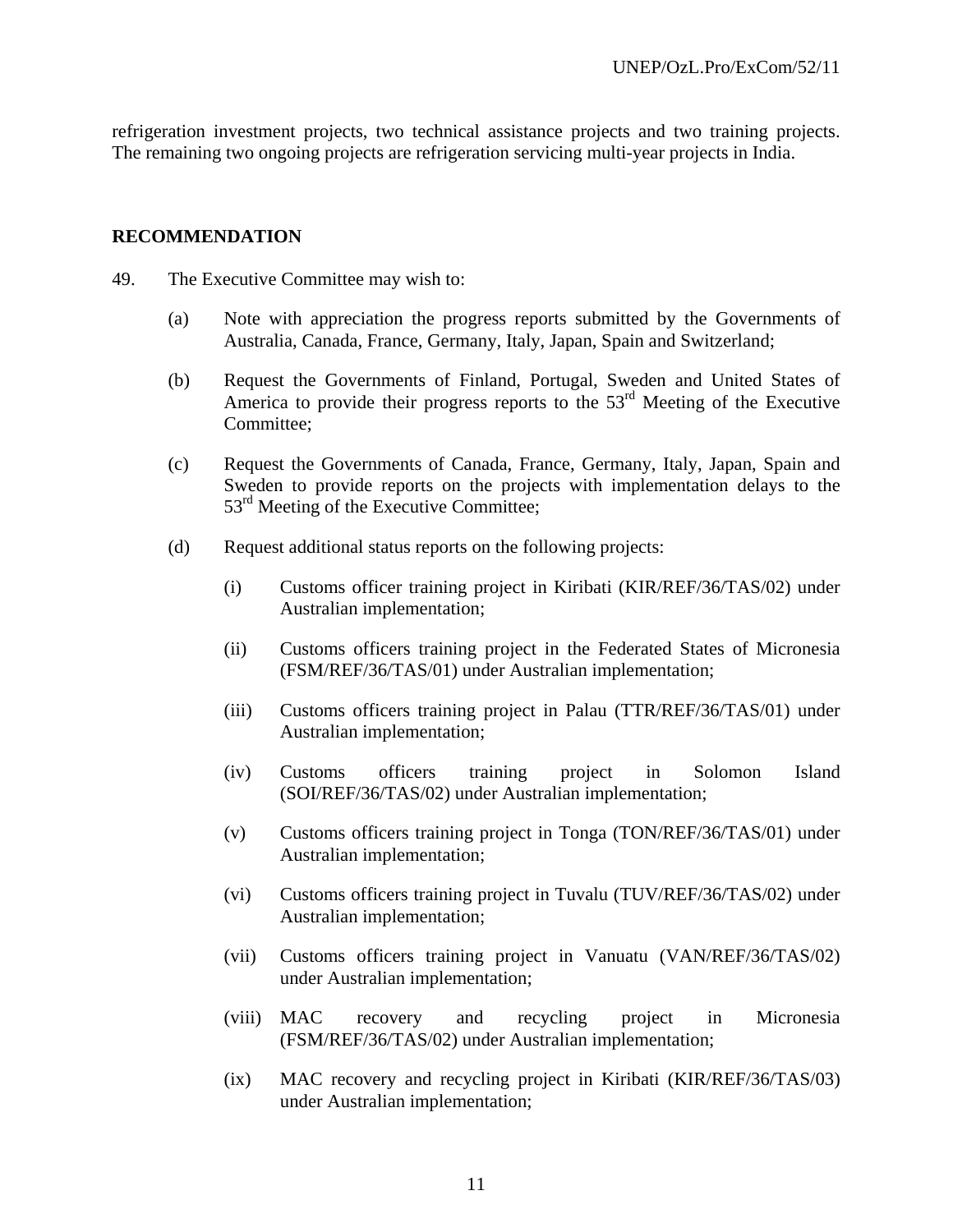- (x) MAC recovery and recycling project in the Marshall Islands (MAS/REF/36/TAS/02) under Australian implementation;
- (xi) MAC recovery and recycling project in Palau (TTR/REF/36/TAS/02) under Australian implementation;
- (xii) MAC recovery and recycling project in Tuvalu (TUV/REF/36/TAS/04) under Australian implementation;
- (xiii) MAC recovery and recycling project in Vanuatu (VAN/REF/36/TAS/04) under Australian implementation;
- (xiv) MAC recovery and recycling project in Solomon Islands (SOI/REF/36/TAS/04) under Australian implementation;
- (xv) The recovery and recycling project in Chile (CHI/REF/35/TAS/147) under Canadian implementation;
- (xvi) The methyl bromide project in Kenya (KEN/FUM/26/DEM/20) under Canadian implementation;
- (xvii) The recovery and recycling component of the RMP project in Tanzania (URT/REF/36/TAS/14) under German implementation;
- (xviii) Halon banking project in Algeria (ALG/HAL/35/TAS/51) under German implementation;
- (xix) Halon banking project in Croatia (CRO/HAL/43/TAS/24) under German implementation;
- (xx) Halon banking project in Nigeria (NIR/HAL/37/TAS/103) under German implementation;
- (xxi) Regional halon bank for Eastern and Southern African countries (Botswana, Ethiopia, Kenya, Lesotho, Namibia, Tanzania and Zimbabwe) (AFR/HAL/35/TAS/29) under German implementation;
- (xxii) The recovery and recycling project in Egypt (EGY/REF/29/TAS/75) under German implementation;
- (xxiii) The recovery and recycling project in Tanzania (URT/REF/36/TAS/14) under German implementation; and
- (xxiv) The Strategic demonstration project for accelerated conversion of CFC chillers (AFR/REF/48/DEM/35) under Japanese implementation.

----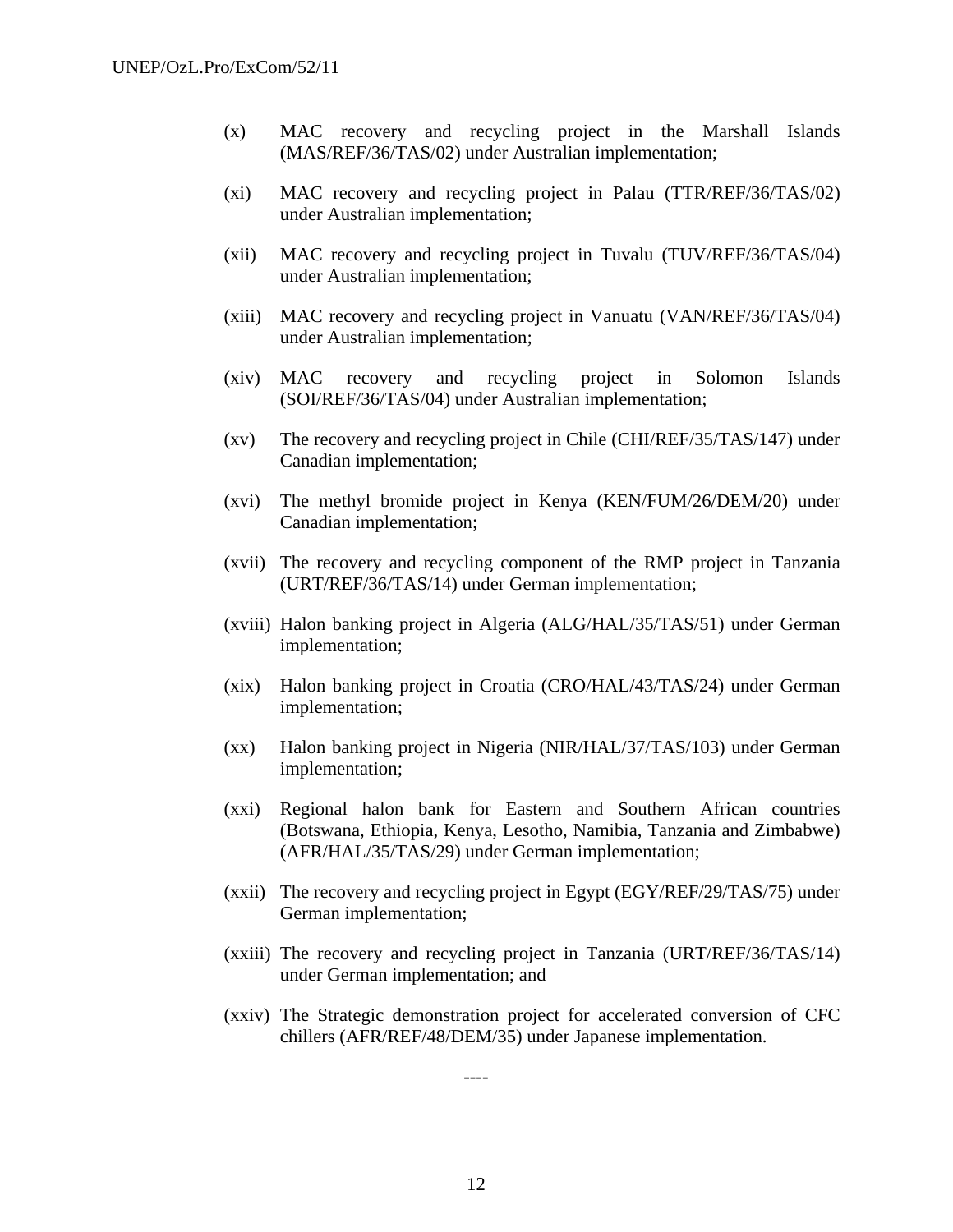**Annex I** 

## **PROGRESS REPORT OF CANADA**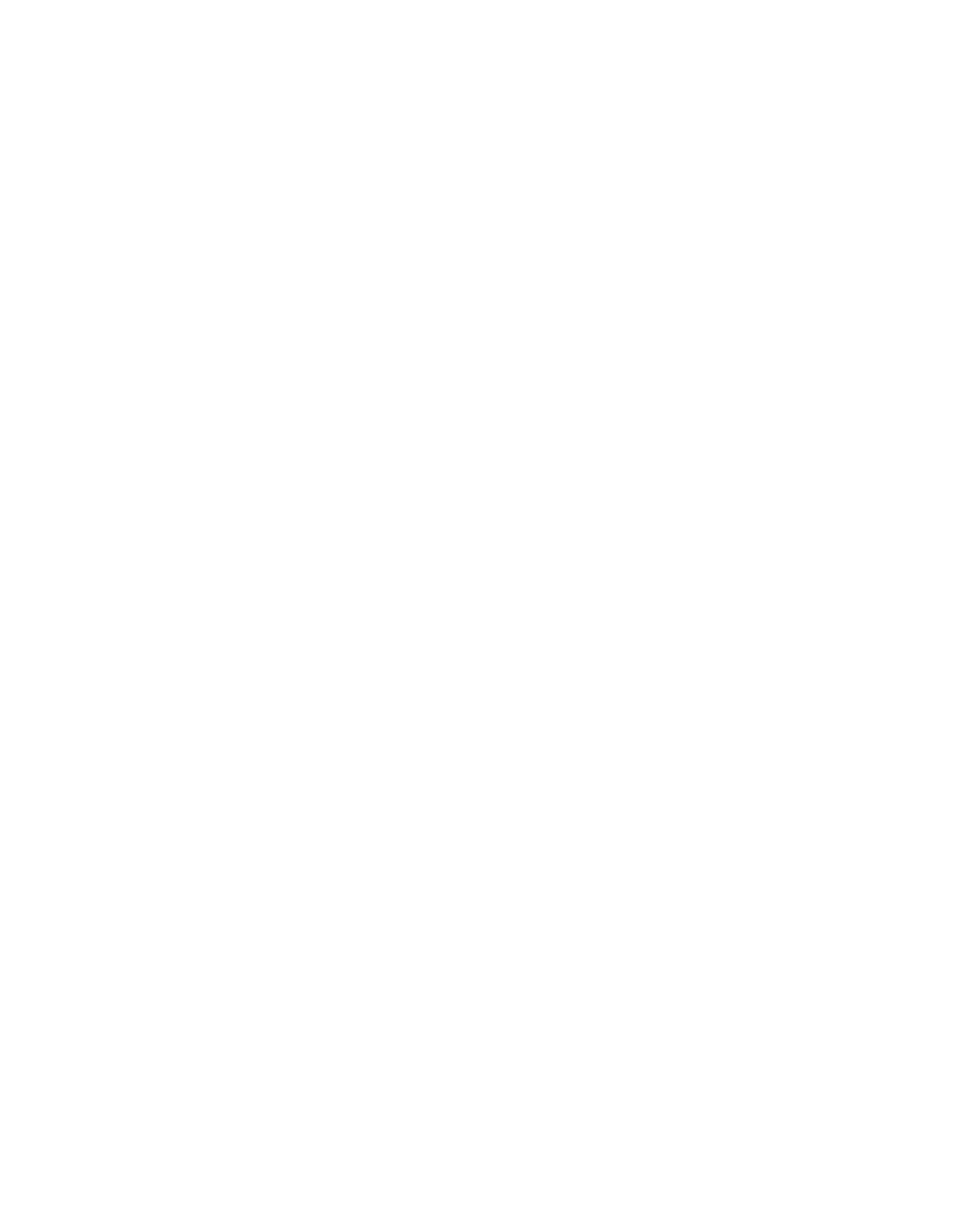#### **2006 Status on Canada's Bilateral Activities**

#### I. **Project Approvals and Disbursements**

#### A. Annual Summary Data

As of December  $31<sup>st</sup>$  2006, the Executive Committee has approved 74 activities as bilateral contribution from the Government of Canada to the Multilateral Fund. Of the US \$8,352,060 approved as bilateral contributions from Canada, US \$6,777,522 has been disbursed including completed projects. Bilateral contributions on an annual basis are as follows:

| Year                                         | Amount*      |
|----------------------------------------------|--------------|
| 1993                                         | \$649,500.00 |
| 1994                                         | \$536,270.00 |
| 1995                                         | \$50,000.00  |
| 1996                                         | \$761,685.00 |
| 1997                                         | \$853,950.00 |
| 1998                                         | \$548,710.00 |
| 1999                                         | \$727,040.00 |
| 2000                                         | \$917,251.00 |
| 2001                                         | \$878,582.00 |
| 2002                                         | \$525,450.00 |
| 2003                                         | \$412,959.00 |
| 2004                                         | \$682,825.00 |
| 2005                                         | \$400,473.00 |
| 2006                                         | \$407,365.00 |
| TOTAL                                        | \$8,352,060  |
| *Adjusted for the return of unutilized funds |              |

B. Summary Data by type (CPG, DEM, INS, INV,PRP, TAS,TRA)

According to the Secretariat's classification system, Canada's bilateral activities are distributed among the following types of projects:

| <b>Type</b>                        | <b>Number of Projects</b> | <b>Amount Approved</b><br>$(US$ dollars)* |
|------------------------------------|---------------------------|-------------------------------------------|
| <b>Country Programmes</b>          |                           |                                           |
| <b>Demonstration Projects</b>      |                           | \$784,464                                 |
| <b>Institutional Strengthening</b> |                           |                                           |
| <b>Investment Projects</b>         | 10                        | \$1,282,185                               |
| <b>Project Preparation</b>         | 8                         | \$173,760                                 |
| <b>Technical Assistance</b>        | 32                        | \$4,330,569                               |
| Training                           | 20                        | \$1,781,082                               |
| <b>TOTAL</b>                       | 74                        | \$8,352,060                               |

\*Adjusted for the return of unutilized funds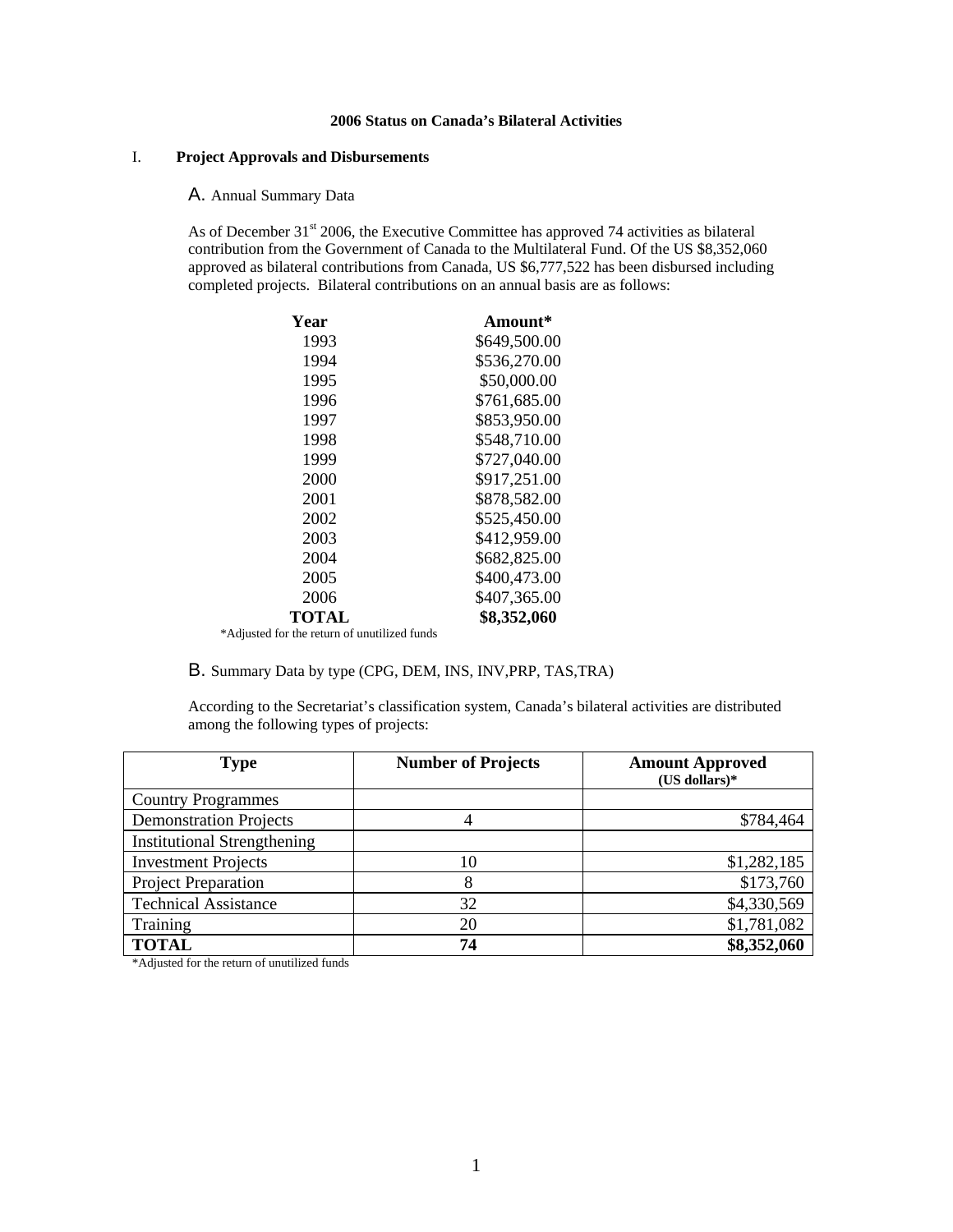#### II. **Project Completions Since Last Report**

Since the last progress report, Canada technically completed 6 projects.

#### III. **Global and Regional Project Highlights**

n/a

#### IV. **Completed and On-going Projects**

Of the 74 activities approved to date, 53 have been completed, one was closed, one was transferred to another agency and the remaining 19 are on-going.

#### V. **Status of Project preparation, by country**

#### Benin TPMP Preparation:

This project is to be developed in collaboration with UNEP, which received US \$18,000 for preparation of the TPMP, and Canada, which received US \$12,000. Canada was awaiting final financial and progress reports from Benin, under its RMP co-implemented with UNEP, before proceeding with TPMP preparation. These reports were only completely received by February 2007. Since then, it was agreed that UNEP would initiate preparation of the TPMP using the funds approved for it. It is expected that this TPMP will be ready for submission by the  $53<sup>rd</sup>$  Meeting of the ExCom.

#### Bolivia TPMP Preparation:

Canada completed the preparation of a TPMP project proposal for Bolivia in December 2006 and submitted it, jointly with UNDP, to the  $51<sup>st</sup>$  Meeting of the ExCom (March 2007). The ExCom approved the first tranche of the TPMP for Canada (lead agency) and UNDP implementation.

#### Burkina Faso TPMP Preparation:

Canada and UNEP completed the preparation of a TPMP project proposal for Burkina Faso in September 2006. The TPMP proposal was submitted to the  $50<sup>th</sup>$  Meeting of the ExCom (November 2006), which approved the first tranche of the project for UNEP (lead agency) and Canada.

#### Chile TPMP Preparation:

Funds for the preparation of this TPMP were only approved at the 50<sup>th</sup> Meeting of the ExCom, in November 2006. There has been little progress since then, but it is expected that the TPMP will be ready for submission either at the  $53<sup>rd</sup>$  or  $54<sup>th</sup>$  ExCom meeting.

#### Saint Lucia TPMP Preparation:

Preparation of this TPMP project proposal was completed in April 2007 and submitted to the  $52<sup>nd</sup>$  Meeting of the ExCom for consideration.

#### VI. **Administrative Issues (Adjustments and Other Issues)**

n/a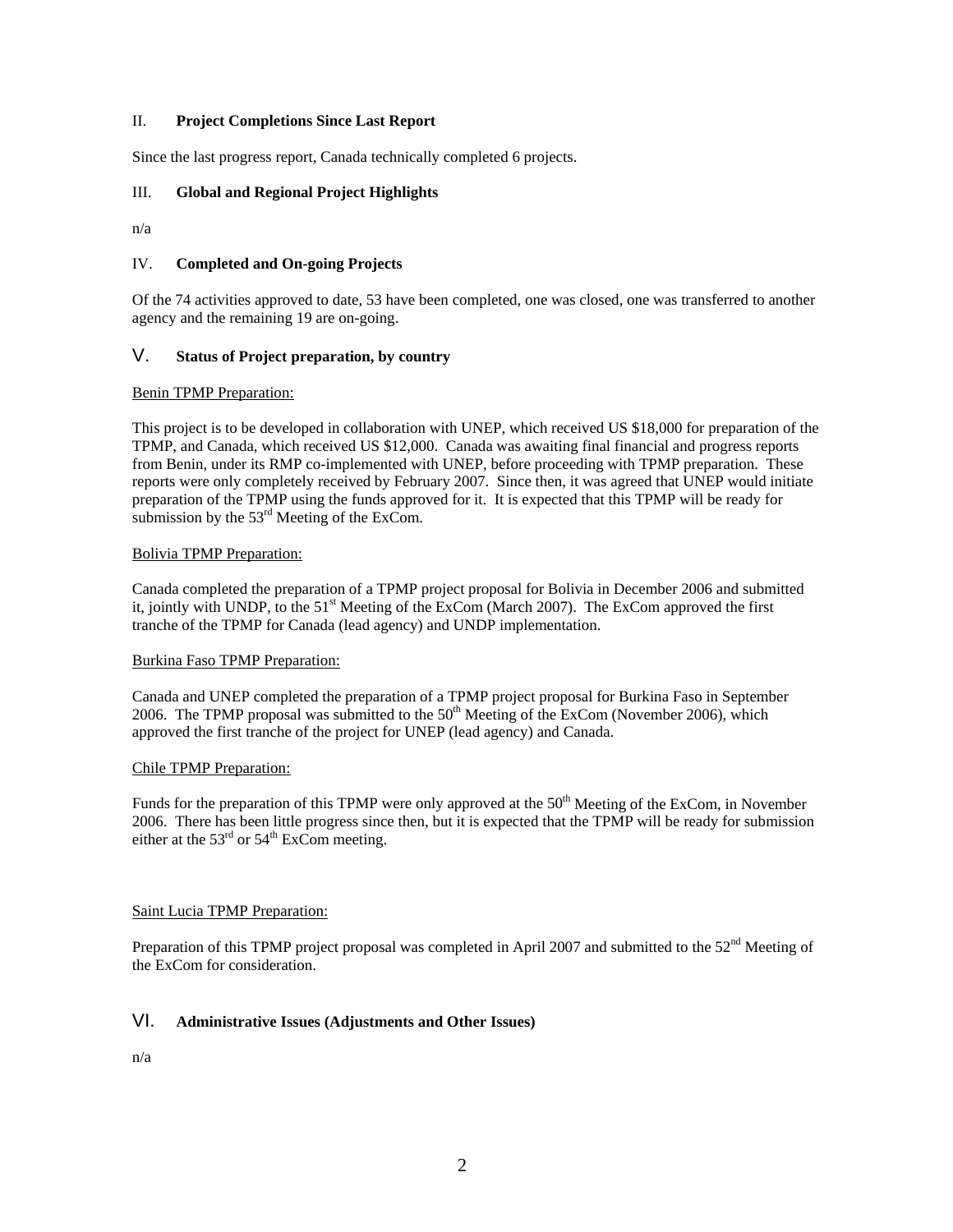**Annex II** 

## **PROGRESS REPORT OF FRANCE**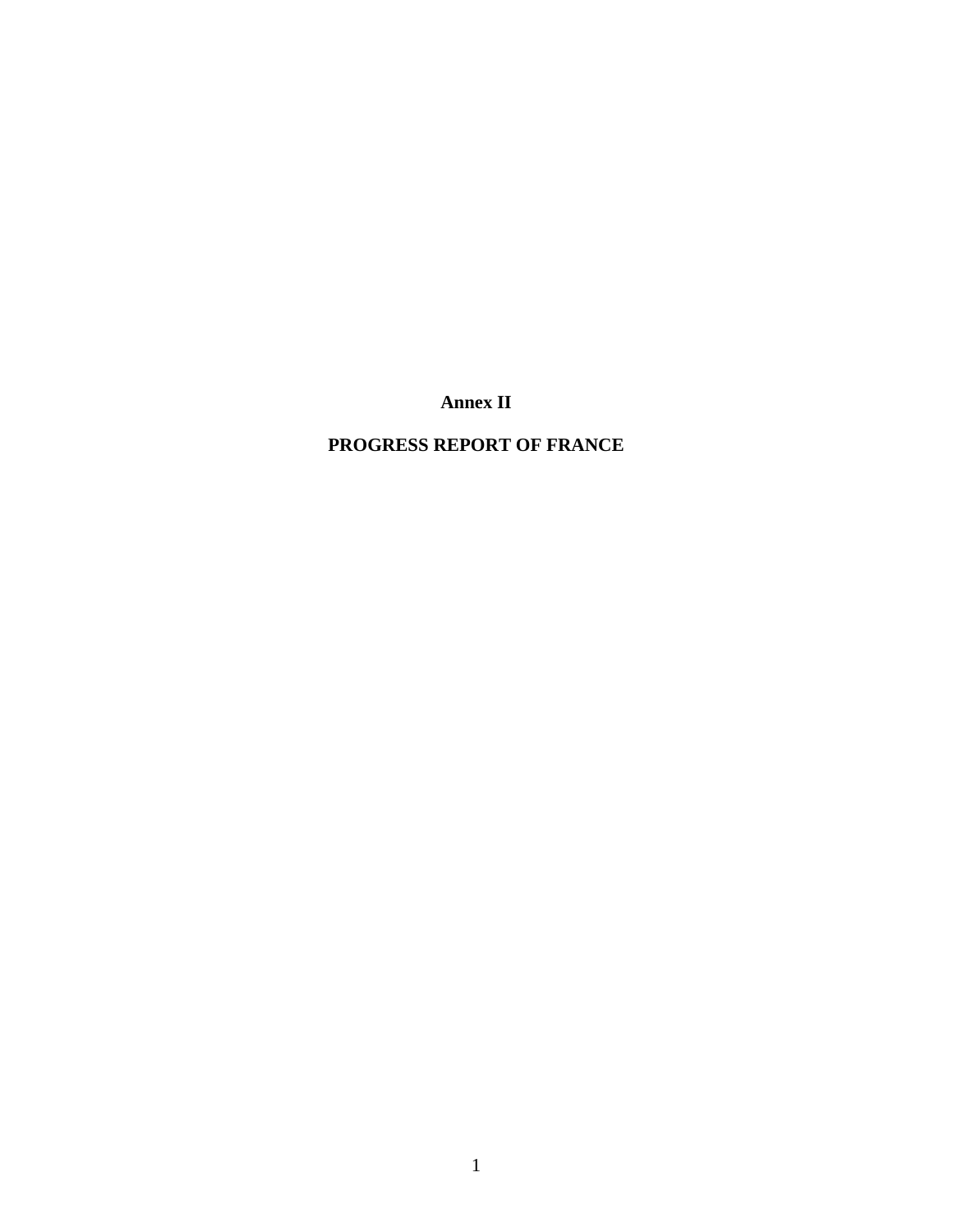

#### **SUMMARY NARRATIVE OF FRANCE PROGRESS REPORT UNTIL 31 DEC 2006**

According to the decisions ExCom 17/22, 22/79 and 22/16, France has prepared its annual progress report on the projects implemented through its bilateral contribution to the Multilateral Fund. This report comprises a summary narrative report and a database (Annex2).

#### **I. Project Approvals and Disbursements:**

#### **A. Annual Summary Data:**

 $\overline{a}$ 

From 1994 until 31 December 2006, the Executive Committee (ExCom) approved 93 projects as French bilateral contribution to the Multilateral Fund.

In 2006, two project transfers occurred, following the request of Cuba. These values have been written in the adjustment columns.

In addition, a chiller demonstration project was approved in 2006, but added to France's approved bilateral contribution of 2005.

At the end of 2006 France's total approved funding plus adjustments<sup>1</sup> since 1994 therefore equals: US \$13,360,668.

<sup>1</sup> Adjustments correspond to changes in project budgets that have been approved by the Executive Committee.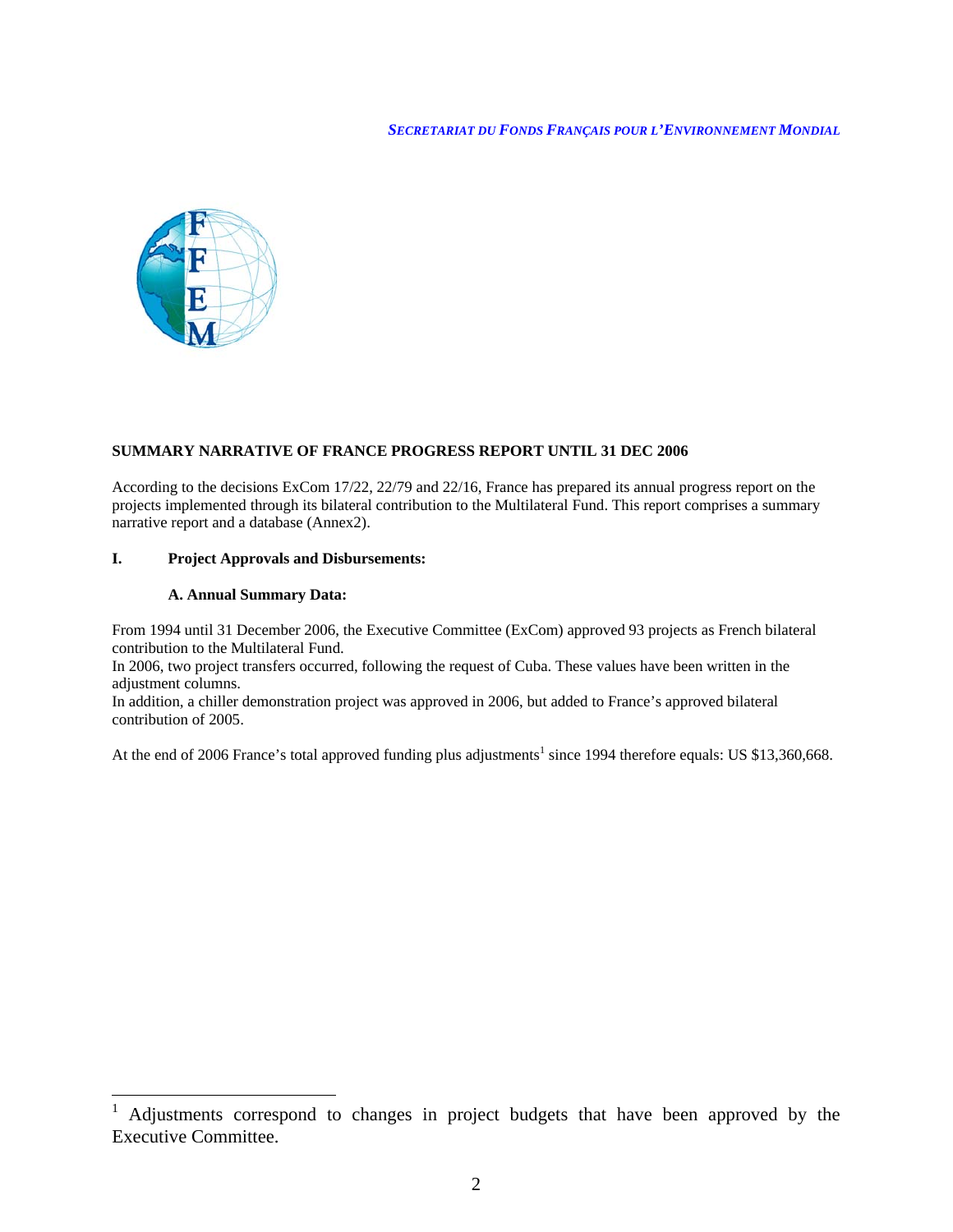|       | <b>Approved funding plus</b><br><b>Adjustments</b> |            |  |  |  |  |  |
|-------|----------------------------------------------------|------------|--|--|--|--|--|
| Year  |                                                    |            |  |  |  |  |  |
| 1994  | \$                                                 | 222,416    |  |  |  |  |  |
|       | \$                                                 | 120,000    |  |  |  |  |  |
| 1995  |                                                    |            |  |  |  |  |  |
| 1996  | \$                                                 | 944,662    |  |  |  |  |  |
| 1997  | \$                                                 | 1,745,636  |  |  |  |  |  |
| 1998  | \$                                                 | 648,404    |  |  |  |  |  |
| 1999  | \$                                                 | 2,624,614  |  |  |  |  |  |
| 2000  | \$                                                 | 246,837    |  |  |  |  |  |
| 2001  | \$                                                 | 532,182    |  |  |  |  |  |
| 2002  | \$                                                 | 1,064,500  |  |  |  |  |  |
| 2003  | \$                                                 | 1,006,620  |  |  |  |  |  |
| 2004  | \$                                                 | 1,567,045  |  |  |  |  |  |
| 2005  | \$                                                 | 2,057,752  |  |  |  |  |  |
| 2006  | \$                                                 | 580,000    |  |  |  |  |  |
| Total | \$                                                 | 13,360,668 |  |  |  |  |  |

46 % of the Adjusted approved amounts, or US\$ 6,204,078 have been disbursed until the end of 2006.

#### **B. Summary of Data by Project Type (CPG, DEM, INS, INV, PRP, TAS, TRA)**

According to the Multilateral Fund Secretariat classification, France's bilateral activities are of the following nature:

| <b>Type</b>                       | Number of<br><b>Projects</b> | <b>Approved Funding plus Adjustments (US\$)</b> |
|-----------------------------------|------------------------------|-------------------------------------------------|
| Country Program (CPG)             | 4                            | 130,936                                         |
| Demonstration (DEM)               |                              | 360,000                                         |
| Institutional Strengthening (INS) |                              | 25,983                                          |
| Investment Project (INV)          | 25                           | 8,048,588                                       |
| Project Preparation (PRP)         | 16                           | 371,167                                         |
| <b>Technical Assistance (TAS)</b> | 32                           | 3,442,292                                       |
| Training (TRA)                    | 14                           | 981,702                                         |
| <b>TOTAL</b>                      | 93                           | 13,360,668                                      |

#### **II. Project Completions since Last Report**

The following projects have been completed in 2006:

| LAO/REF/34/TRA/03 | Implementation of the RMP: training of trainers in good refrigerant<br>management practices (phase I); national technicians training project<br>(phase II) |
|-------------------|------------------------------------------------------------------------------------------------------------------------------------------------------------|
| SYR/REF/29/INV/56 | CFC emission reduction in central air conditioning                                                                                                         |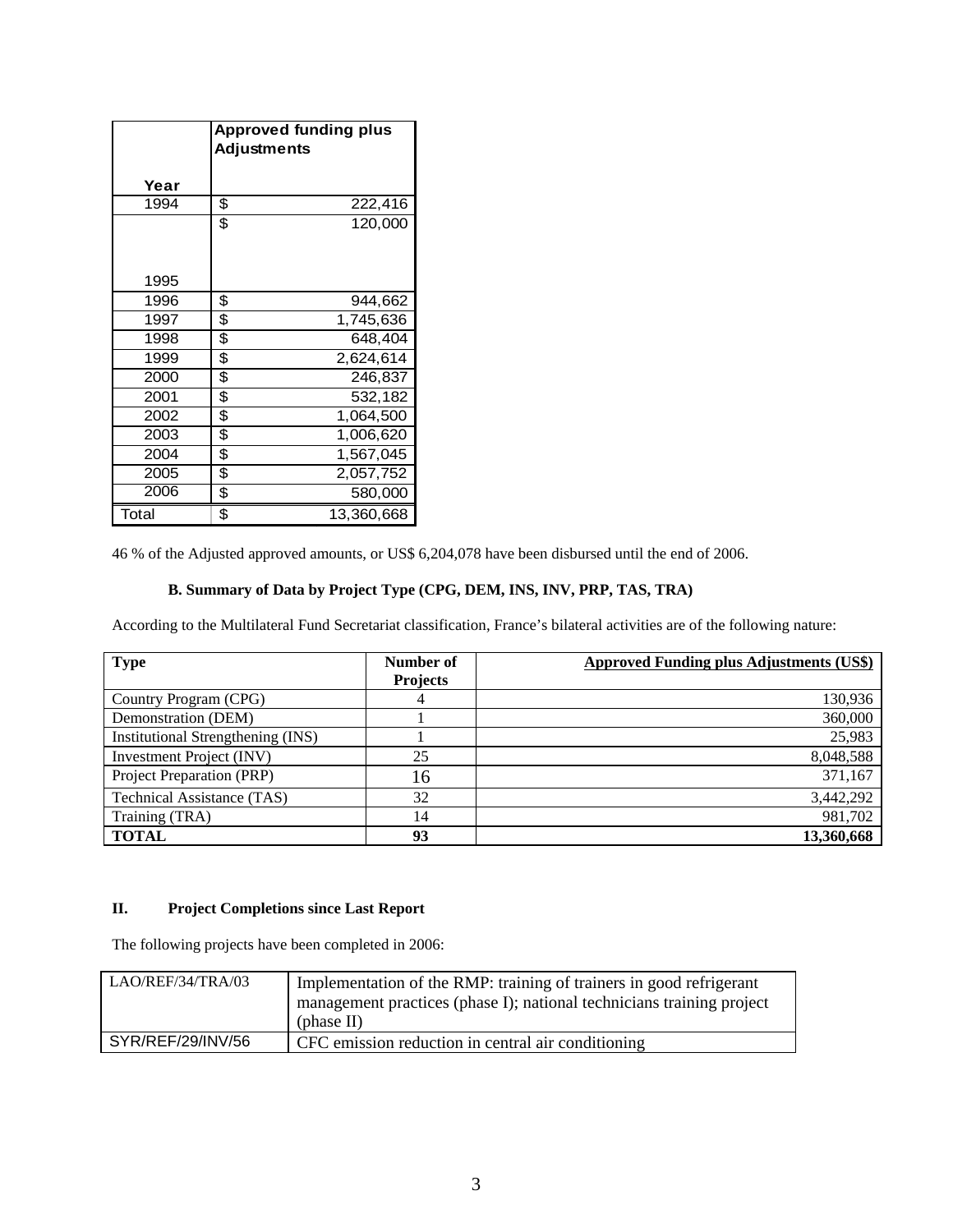#### **IV. Performance Indicators (INV, TAS and TRA):**

21 projects out of 93 projects approved as French bilateral contribution to the Multilateral Fund are project preparations, country programs and institutional strengthening projects.

72 projects out of 93 are demonstration, investment, technical assistance and training projects. Their status is the following on 31 December 2006:

|                            |                |                  | FINancially |                | <b>TRF</b>  |
|----------------------------|----------------|------------------|-------------|----------------|-------------|
|                            | <b>ICLOsed</b> | <b>COMpleted</b> | completed   | <b>ONGoing</b> | transterred |
| <b>DEMonstration</b>       |                |                  |             |                |             |
| <b>INV</b> (investment)    |                |                  | 10          | 10             |             |
| TAS (technical assistance) |                |                  | 15          | 13             |             |
| <b>TRA</b> (training)      |                |                  | 10          |                |             |
| <b>Total</b>               |                |                  | 35          |                |             |

#### **V. Status of Agreements and Project Preparation by country:**

The Executive Committee has approved a total of 16 project preparations as French bilateral contribution to the Multilateral Fund since 1994. 13 have been completed.

Three new preparation projects were approved in 2006:

- A project preparation for a terminal phase-out management plan of Seychelles
- A project preparation for a terminal phase-out management plan of Laos
- A project preparation for a terminal ODS phase-out management plan of Uganda

#### **VI. Administrative issues (Operational, Policy, Financial, and Other Issues)**

#### **A. Meetings Attended**

The French GEF Secretariat represented France in 3 Executive Committee meetings, 1 ozone officers' network meeting for the South Asia, South East Asia and Pacific countries, and 1 ozone officers' joint network meetings for Africa.

#### **B. Co-operation**

France has continued to co-operate with Germany through financial agreements in which the GTZ implements projects on behalf of France.

Through the chiller demonstration project, France has further increased its cooperating with UNIDO on the one hand. On the other, France has contributed to the preparation and submission of a first project document to the French GEF through the French Ministry of Ecology and Sustainable Development. This Project identification was approved by the French GEF Steering committee in December 2006, thus allowing UNIDO and the French Ministry of Ecology and Sustainable Development to prepare a project document and a presentation report in 2007. French GEF project preparation funds of up to 30,000 USD were approved by the Steering committee for that purpose.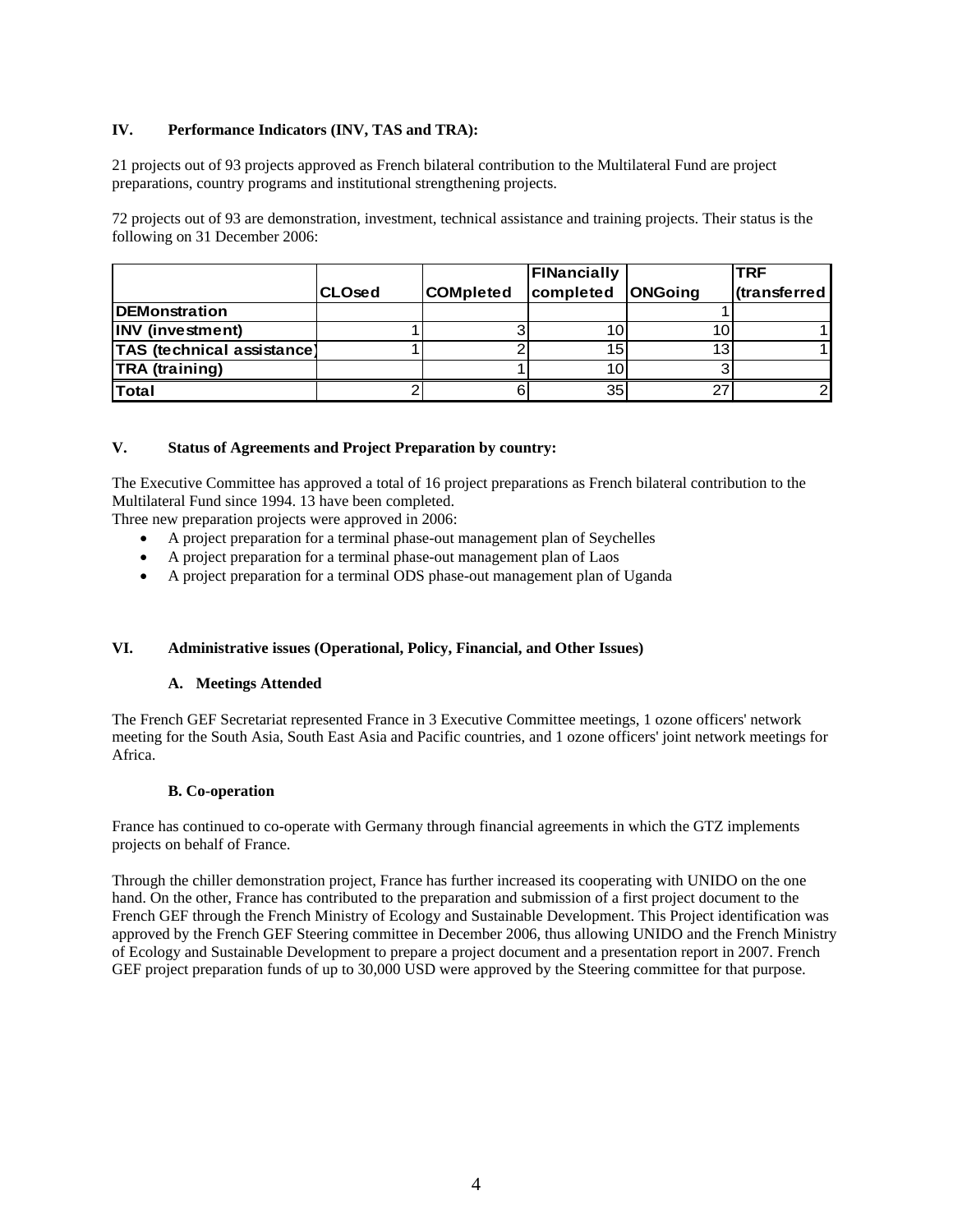#### **B. Adjustments**

The following 2 adjustments were approved in 2006:

|                          |                                                                                                                                                          | Approved<br>(US\$) | Funding  | Adjustment (US\$) | Funding<br>Approved<br>Adjustments<br>plus<br>(US\$) |
|--------------------------|----------------------------------------------------------------------------------------------------------------------------------------------------------|--------------------|----------|-------------------|------------------------------------------------------|
| CUB/PHA/43/TAS/27        | National<br><b>CFC</b><br>phase-out<br>plan:<br>management<br>phase-out of ODS in<br>the refrigeration and<br>air-conditioning<br>sector (first tranche) | 200,000            |          | $-119,681$        | 80,319                                               |
| <b>CUB/PHA/45/INV/31</b> | National<br><b>ODS</b><br>phase-out plan for<br>CFCs: 2005 annual<br>implementation plan                                                                 | 200,000            | $\Omega$ | $-200,000$        | $\Omega$                                             |

#### **C. Other Issues**

None

#### **Annex I Country Development and Institutional Strengthening Unit Highlights**

#### **A. Country Programs**

Since 1994, 4 Country Program preparations have been approved and completed for Mauritania, Vietnam, Madagascar and Vietnam.

#### **B. Institutional Strengthening:**

1 project was approved in 1994 and completed in 1999.

#### **Annex II: Database of French bilateral activities carried out within the framework of the Montreal Protocol on 31 December 2005.**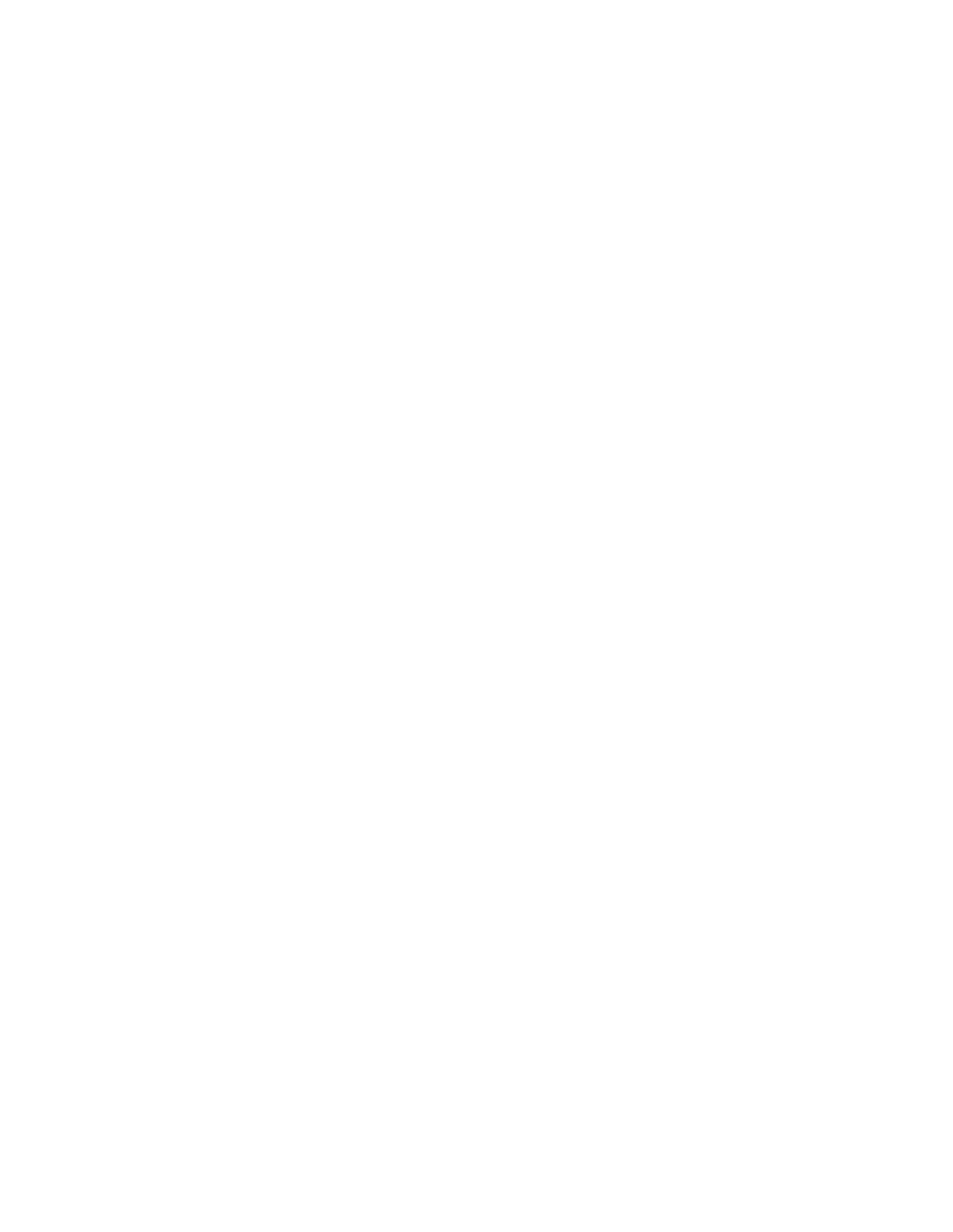**Annex III** 

## **PROGRESS REPORT OF GERMANY**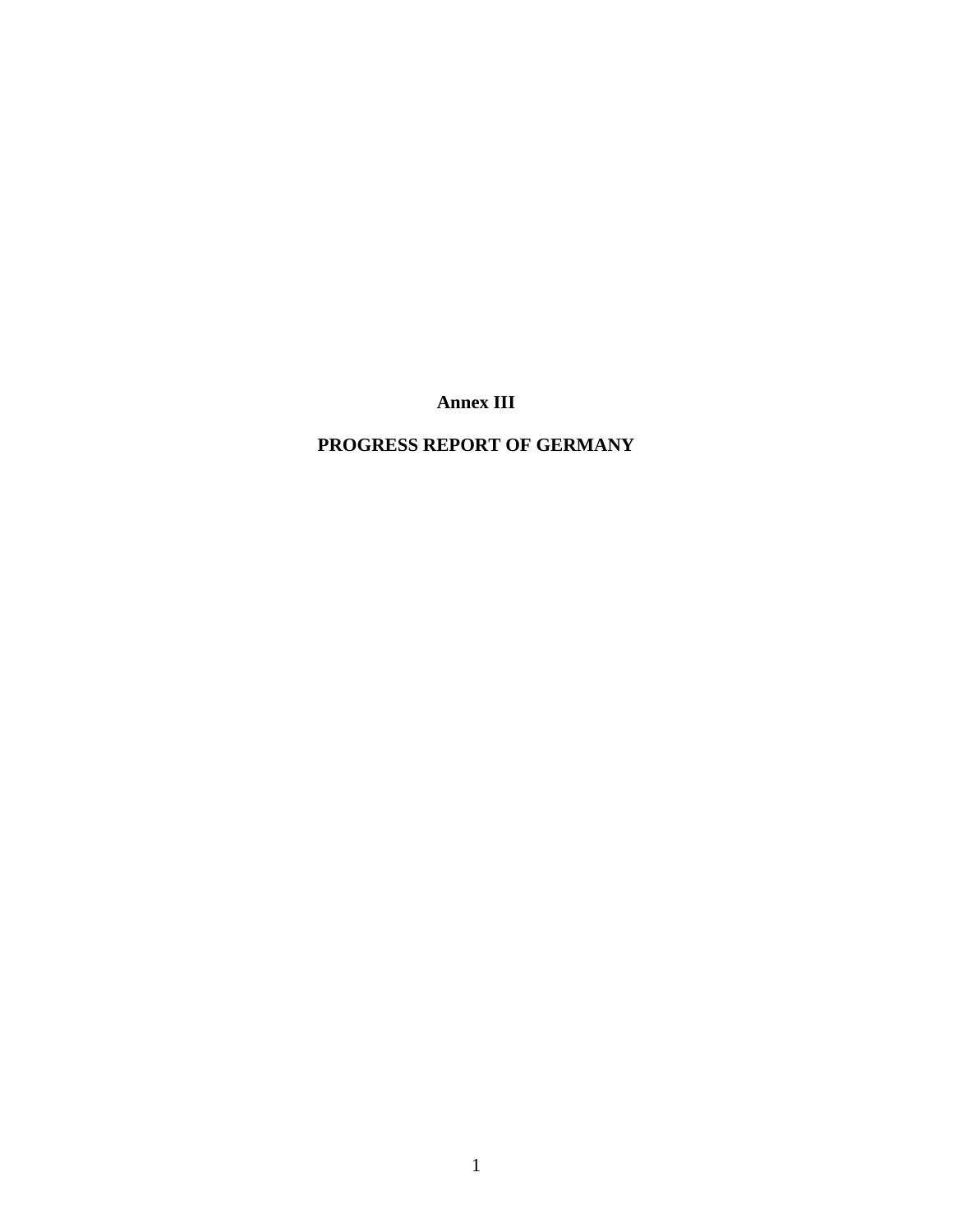## **Status Changes 2006**

# **Financially completed 2006**

| <b>Status</b> | <b>Project Title</b>                                                                                                                                            | <b>Country</b> | <b>Sector</b> | Mtg | Type       | <b>Num</b> | Date<br>Completed<br>(Actual) | Date of<br>Financial<br>Completion | Remarks (Specify milestone achieved, remedial<br>actions, and issues of relevance to ExCom |
|---------------|-----------------------------------------------------------------------------------------------------------------------------------------------------------------|----------------|---------------|-----|------------|------------|-------------------------------|------------------------------------|--------------------------------------------------------------------------------------------|
| <b>FIN</b>    | Elimination of CFC-11 and CFC-12 in the manufacture of domestic<br>refrigerators and freezers at China Aerospace Industry Corp.<br>Kunming Refrigerator Factory | <b>CPR</b>     | <b>REF</b>    | 27  | <b>INV</b> | 282        | $Dec-04$                      | $Oct-06$                           | Project completed. PCR has been submitted.                                                 |
| <b>FIN</b>    | Conversion of the use of CFC-12 to HC in the manufacture of<br>thermostats at Foshan Tongbao Co., Ltd.                                                          | <b>CPR</b>     | <b>REF</b>    | 35  | <b>INV</b> | 384        | $Sep-04$                      | $Oct-06$                           | Project completed. PCR has been submitted.                                                 |